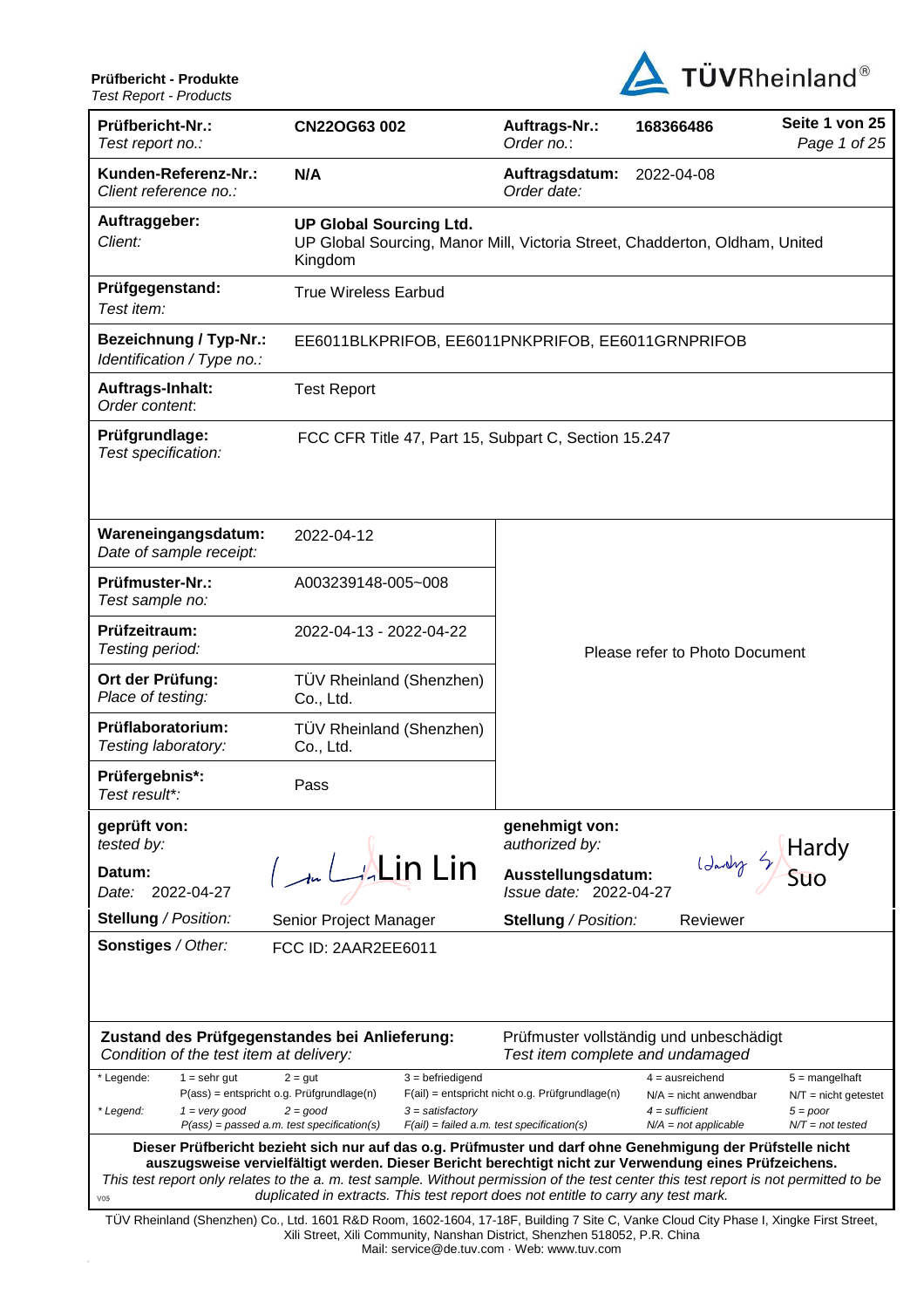

| Prüfbericht - Nr.: CN22OG63 002<br>Test Report No.:                                                   | Seite 2 von 25<br>Page 2 of 25 |
|-------------------------------------------------------------------------------------------------------|--------------------------------|
| <b>Test Summary</b>                                                                                   |                                |
| <b>ANTENNA REQUIREMENT</b><br>5.1.1<br><b>RESULT:</b><br>Pass                                         |                                |
| 5.1.2<br><b>MAXIMUM PEAK CONDUCTED OUTPUT POWER</b><br><b>RESULT:</b><br>Pass                         |                                |
| <b>CONDUCTED POWER SPECTRAL DENSITY</b><br>5.1.3<br><b>RESULT:</b><br>Pass                            |                                |
| 5.1.4<br><b>6DB BANDWIDTH</b><br><b>RESULT:</b><br>Pass                                               |                                |
| 5.1.5 99% BANDWIDTH<br><b>RESULT:</b><br>Reference only                                               |                                |
| 5.1.6<br><b>20DB BANDWIDTH</b><br><b>RESULT:</b><br>Pass                                              |                                |
| 5.1.7 CARRIER FREQUENCY SEPARATION<br><b>RESULT:</b><br>Pass                                          |                                |
| <b>NUMBER OF HOPPING FREQUENCY</b><br>5.1.8<br><b>RESULT:</b><br>Pass                                 |                                |
| <b>TIME OF OCCUPANCY</b><br>5.1.9<br><b>RESULT:</b><br>Pass                                           |                                |
| <b>CONDUCTED SPURIOUS EMISSIONS MEASURED IN 100 KHZ BANDWIDTH</b><br>5.1.10<br><b>RESULT:</b><br>Pass |                                |
| <b>RADIATED SPURIOUS EMISSION</b><br>5.1.11<br><b>RESULT:</b><br>Pass                                 |                                |
|                                                                                                       |                                |
|                                                                                                       |                                |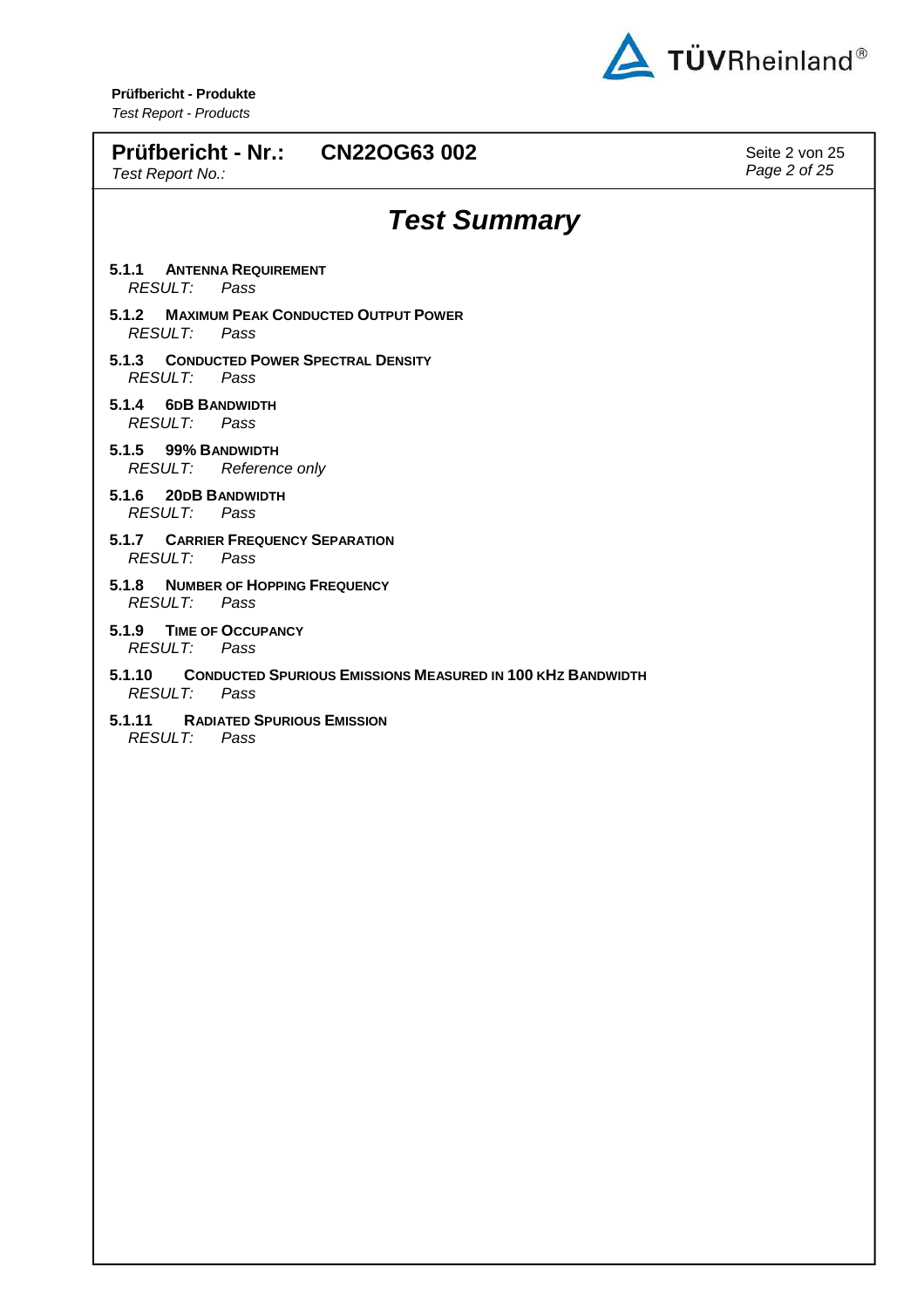

|                | <b>Prüfbericht - Nr.:</b><br><b>CN22OG63 002</b><br>Seite 3 von 25<br>Page 3 of 25<br>Test Report No.: |  |  |  |  |  |  |
|----------------|--------------------------------------------------------------------------------------------------------|--|--|--|--|--|--|
|                | <b>Contents</b>                                                                                        |  |  |  |  |  |  |
| 1              |                                                                                                        |  |  |  |  |  |  |
| 1.1            |                                                                                                        |  |  |  |  |  |  |
| 2              |                                                                                                        |  |  |  |  |  |  |
| 2.1            |                                                                                                        |  |  |  |  |  |  |
| 2.2            |                                                                                                        |  |  |  |  |  |  |
| 2.3            |                                                                                                        |  |  |  |  |  |  |
| 2.4            |                                                                                                        |  |  |  |  |  |  |
| 2.5            |                                                                                                        |  |  |  |  |  |  |
| 2.6            |                                                                                                        |  |  |  |  |  |  |
| 2.7            |                                                                                                        |  |  |  |  |  |  |
| 3              |                                                                                                        |  |  |  |  |  |  |
| 3.1            |                                                                                                        |  |  |  |  |  |  |
|                |                                                                                                        |  |  |  |  |  |  |
| 3.2<br>3.3     |                                                                                                        |  |  |  |  |  |  |
| 3.4            |                                                                                                        |  |  |  |  |  |  |
| 3.5            |                                                                                                        |  |  |  |  |  |  |
|                |                                                                                                        |  |  |  |  |  |  |
| 4              |                                                                                                        |  |  |  |  |  |  |
| 4.1            |                                                                                                        |  |  |  |  |  |  |
| 4.2            |                                                                                                        |  |  |  |  |  |  |
| 4.3            |                                                                                                        |  |  |  |  |  |  |
| 4.4            |                                                                                                        |  |  |  |  |  |  |
| 4.5            |                                                                                                        |  |  |  |  |  |  |
| 5              |                                                                                                        |  |  |  |  |  |  |
| 5.1            |                                                                                                        |  |  |  |  |  |  |
| 5.1.1<br>5.1.2 |                                                                                                        |  |  |  |  |  |  |
| 5.1.3          |                                                                                                        |  |  |  |  |  |  |
| 5.1.4          |                                                                                                        |  |  |  |  |  |  |
| 5.1.5<br>5.1.6 |                                                                                                        |  |  |  |  |  |  |
| 5.1.7          |                                                                                                        |  |  |  |  |  |  |
| 5.1.8          |                                                                                                        |  |  |  |  |  |  |
| 5.1.9          | 5.1.10                                                                                                 |  |  |  |  |  |  |
|                | 5.1.11                                                                                                 |  |  |  |  |  |  |
| 6              |                                                                                                        |  |  |  |  |  |  |
|                |                                                                                                        |  |  |  |  |  |  |
| 7              |                                                                                                        |  |  |  |  |  |  |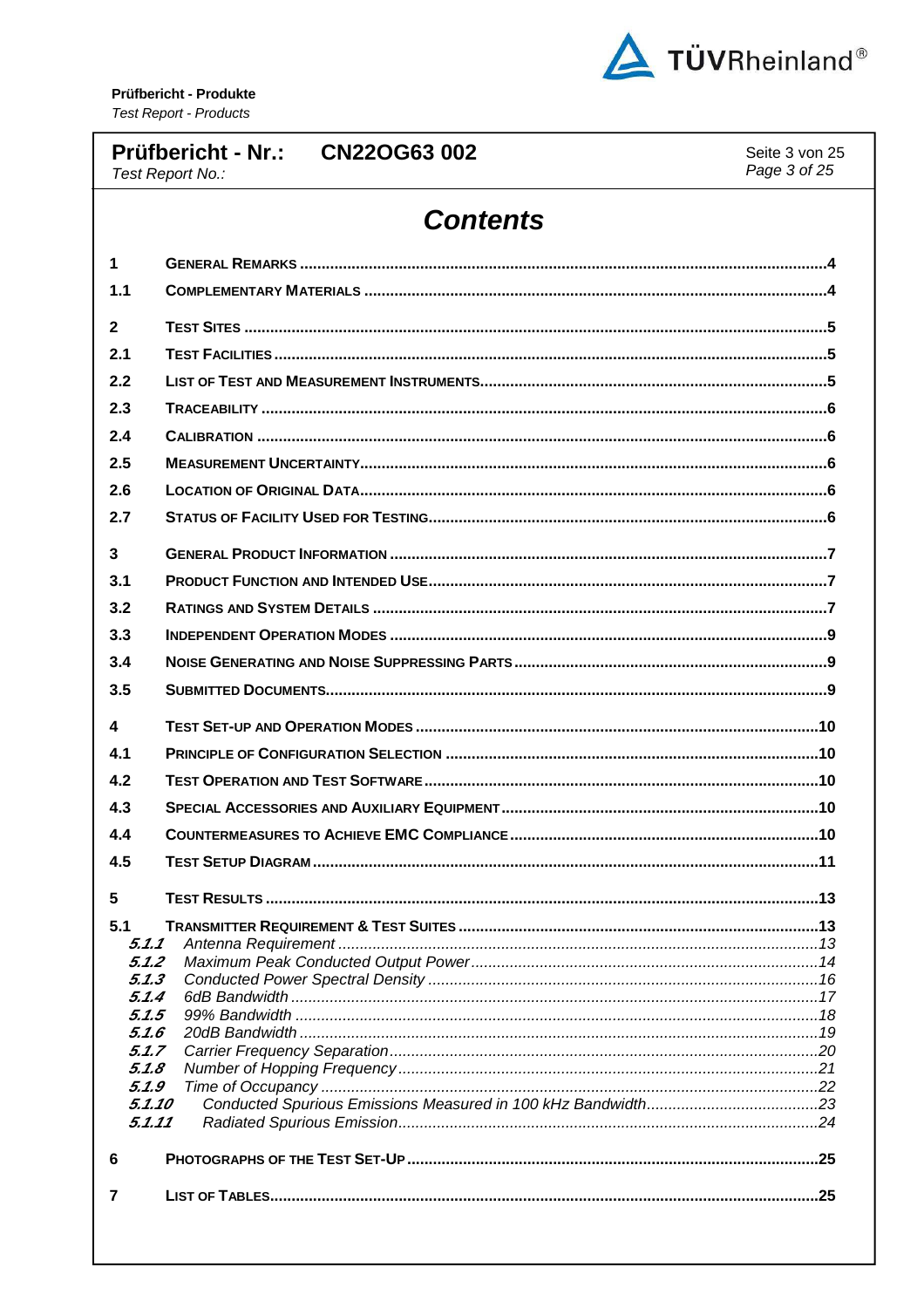

**Prüfbericht - Nr.:** Test Report No.: **CN22OG63 002** Seite 4 von 25

Page 4 of 25

# **1 General Remarks**

## **1.1 Complementary Materials**

All attachments are integral parts of this test report. This applies especially to the following appendix:

Appendix A: Photographs of the Test Set-up

Appendix B: Test Results of Bluetooth BR/EDR

Appendix C: Test Results of Bluetooth Low Energy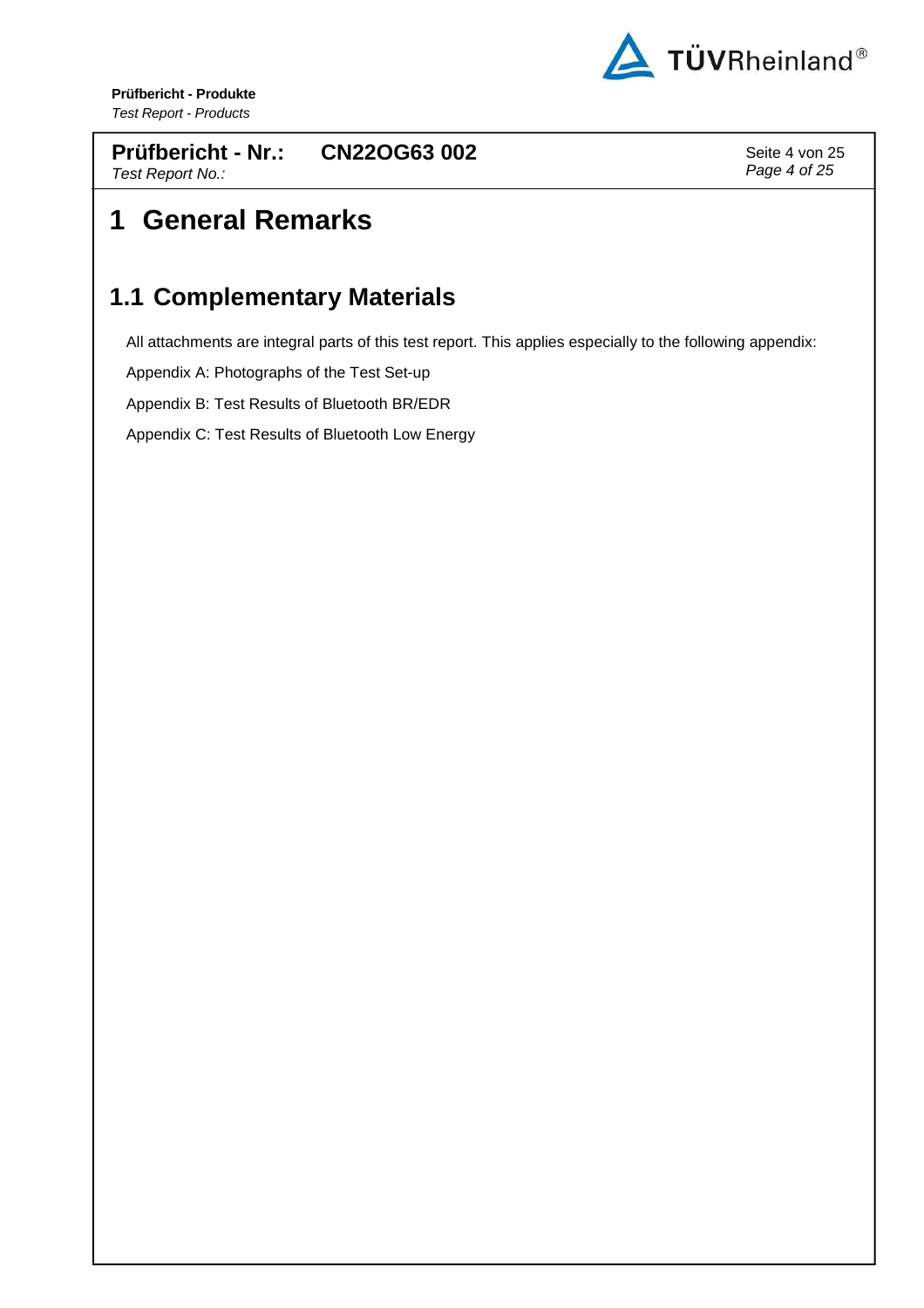

**Prüfbericht - Nr.:** Test Report No.: **CN22OG63 002** Seite 5 von 25

Page 5 of 25

## **2 Test Sites**

#### **2.1 Test Facilities**

**TÜV Rheinland (Shenzhen) Co., Ltd.** 

No. 362 Huanguan Road Middle, Longhua District, 518110, Shenzhen, P. R. China.

FCC Accreditation Designation No.: CN1260

## **2.2 List of Test and Measurement Instruments**

| <b>Radio Spectrum Testing (SRD-Tonscend)</b>             |                     |                   |                   |            |  |  |  |
|----------------------------------------------------------|---------------------|-------------------|-------------------|------------|--|--|--|
| <b>Equipment</b>                                         | <b>Manufacturer</b> | <b>Model</b>      | <b>Serial No.</b> | Cal. until |  |  |  |
| EXA Signal Analyzer, Multi-<br>touch                     | Keysight            | N9010B            | MY60241175        | 2022-09-28 |  |  |  |
| <b>MXG X-Series RF Vector</b><br><b>Signal Generator</b> | Keysight            | <b>N5182B</b>     | MY61250137        | 2022-09-28 |  |  |  |
| <b>EXG X-Series Microwave</b><br>Analog Signal Generator | Keysight            | <b>N5173B</b>     | MY61250141        | 2022-09-28 |  |  |  |
| DC power supply                                          | Keysight            | E3642A            | MY61276100        | 2022-09-28 |  |  |  |
| <b>Power Control Unit</b>                                | Tonscend            | JS0806-4ADC       | N/A               | 2022-09-28 |  |  |  |
| <b>Automation Control Unit</b>                           | Tonscend            | JS0806-2          | 21C8060396        | 2022-09-28 |  |  |  |
| <b>Test Software</b>                                     | Tonscend            | JS1120-3          | N/A               | N/A        |  |  |  |
| <b>Control PC</b>                                        | Lenovo              | TianYi510S-071MB  | YLX23JMF          | N/A        |  |  |  |
| Shielding Room 8#                                        | Albatross           | SR <sub>8</sub>   | APC17151-SR8      | 2024-06-22 |  |  |  |
| <b>Unwanted Emission Testing (TS9975)</b>                |                     |                   |                   |            |  |  |  |
| <b>Equipment</b>                                         | <b>Manufacturer</b> | <b>Model</b>      | <b>Serial No.</b> | Cal. until |  |  |  |
| <b>EMI Test Receiver</b>                                 | <b>R&amp;S</b>      | ESR <sub>7</sub>  | 102021            | 2022-08-10 |  |  |  |
| Signal Analyzer                                          | R&S                 | <b>FSV 40</b>     | 101439            | 2022-08-09 |  |  |  |
| <b>System Controller Interface</b>                       | <b>R&amp;S</b>      | <b>SCI-100</b>    | S10010038         | N/A        |  |  |  |
| Filterbank                                               | R&S                 | Wlan              | 100759            | 2022-08-09 |  |  |  |
| <b>OSP</b>                                               | <b>R&amp;S</b>      | <b>OSP 120</b>    | 102040            | N/A        |  |  |  |
| Pre-amplifier                                            | <b>R&amp;S</b>      | SCU08F1           | 08320031          | 2022-08-09 |  |  |  |
| Amplifier                                                | R&S                 | SCU-18F           | 180070            | 2022-08-09 |  |  |  |
| Amplifier                                                | <b>R&amp;S</b>      | SCU40A            | 100475            | 2022-08-09 |  |  |  |
| <b>Trilog Broadband Antenna</b><br>(30 MHz - 7 GHz)      | Schwarzbeck         | <b>VULB 9162</b>  | 193               | 2022-08-08 |  |  |  |
| Double-Ridged Antenna<br>$(1 - 18$ GHz)                  | <b>ETS-LINDGREN</b> | 3117              | 00218717          | 2022-08-08 |  |  |  |
| Wideband Ridged Horn<br>Antenna (18-40 GHz)              | <b>Steatite</b>     | QMS-00880         | 19067             | 2022-08-08 |  |  |  |
| Active Loop Antenna                                      | Schwarzbeck         | <b>FMZB 1513</b>  | 302               | 2022-09-13 |  |  |  |
| <b>Test software</b>                                     | <b>R&amp;S</b>      | EMC32 (V10.60.10) | N/A               | N/A        |  |  |  |
| <b>Control PC</b>                                        | Dell                | OptiPlex 7050     | 36NV9P2           | N/A        |  |  |  |
| 3m Semi-Anechoic Chamber                                 | Albatross           | SAC-3m            | APC17151-SAC      | 2024-06-22 |  |  |  |

#### **Table 1: List of Test and Measurement Equipment**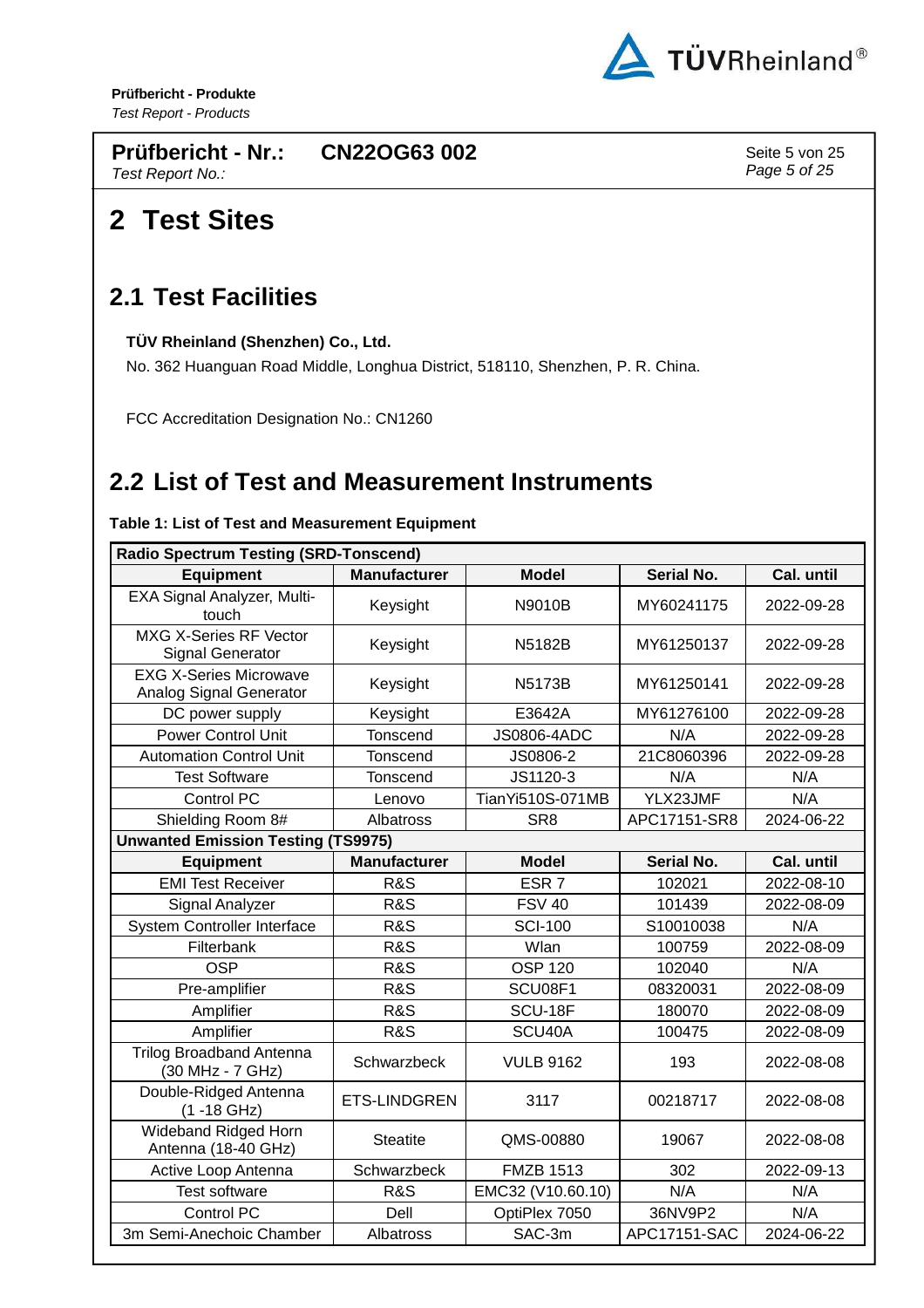

**Prüfbericht - Nr.:** Test Report No.:

**CN22OG63 002** Seite 6 von 25

Page 6 of 25

## **2.3 Traceability**

All measurement equipment calibrations are traceable to NIM (National Institute of Metrology) or where calibration is performed in other countries, to equivalent nationally recognized standards organizations.

## **2.4 Calibration**

Equipment requiring calibration is calibrated periodically by the manufacturer or according to manufacturer's specifications. Additionally all equipment is verified for proper performance on a regular basics using in house standards or comparisons.

#### **2.5 Measurement Uncertainty**

| <b>Parameter</b>                                       | <b>Uncertainty</b> |
|--------------------------------------------------------|--------------------|
| Radio Frequency                                        | $±1$ x 10-7        |
| RF Power (conducted)                                   | $\pm 2.5$ dB       |
| Radiated Emission of Transmitter, valid up to 26.5 GHz | $±6$ dB            |
| Radiated Emission of Receiver, valid up to 26.5 GHz    | $±6$ dB            |
| Temperature                                            | ±1 °C              |
| Humidity                                               | ±5%                |
| Voltage (DC)                                           | ±1%                |
| Voltage (AC, <10kHz)                                   | ±2%                |

## **2.6 Location of Original Data**

The original copies of all test data taken during actual testing were attached at Appendix A & B & C of this report and delivered to the applicant. A copy has been retained in the TÜV Rheinland (Shenzhen) Co., Ltd. file for certification follow-up purposes.

## **2.7 Status of Facility Used for Testing**

The TÜV Rheinland (Shenzhen) Co., Ltd. Test facility located at No. 362 Huanguan Road Middle, Longhua District, 518110, Shenzhen, P. R. China. is listed on the US Federal Communications Commission list of facilities approved to perform measurements.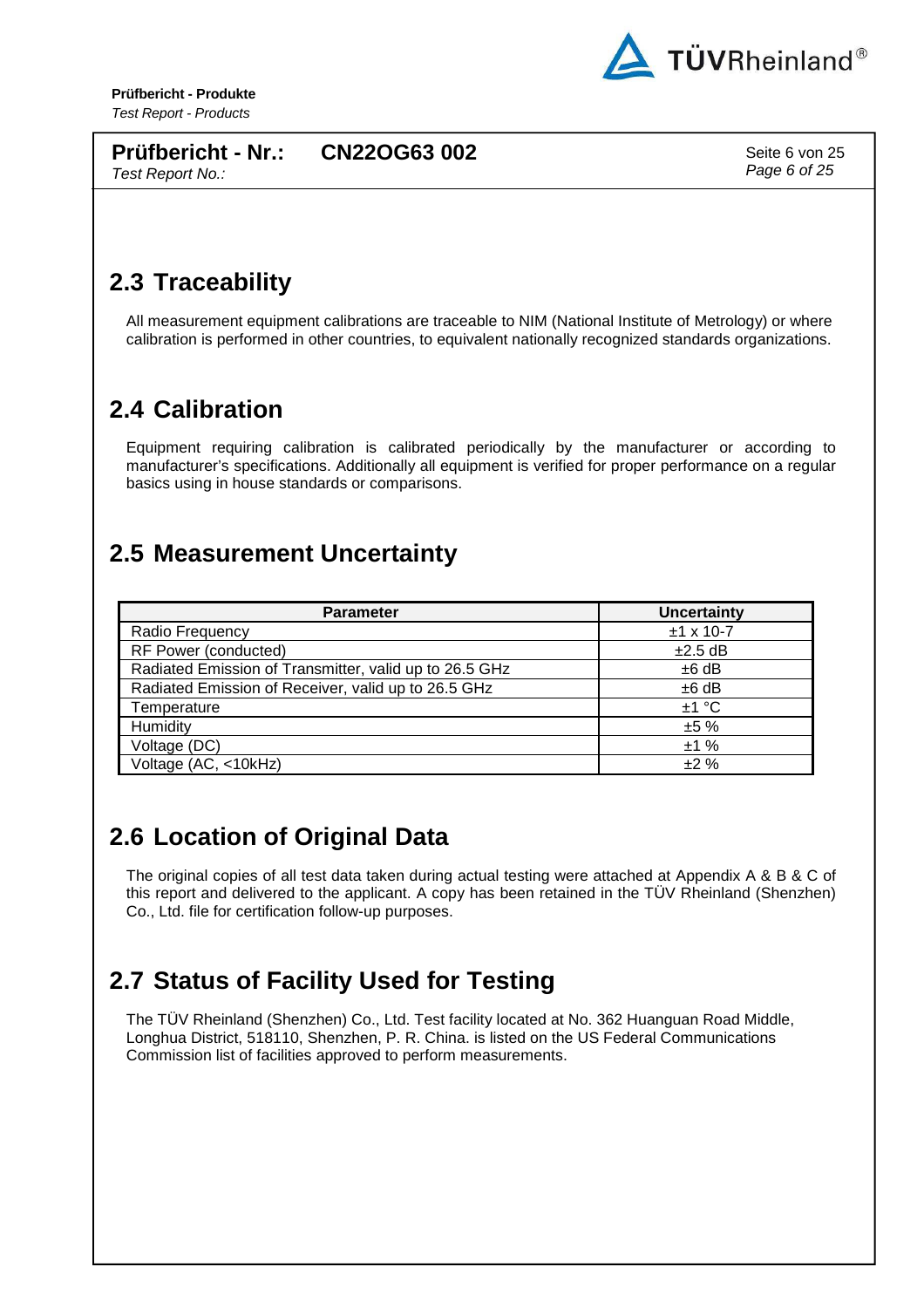

#### **Prüfbericht - Nr.:** Test Report No.: **CN22OG63 002** Seite 7 von 25

Page 7 of 25

# **3 General Product Information**

#### **3.1 Product Function and Intended Use**

The EUT is a True Wireless Earbud, which consist of a Charging case, a left earbud and a right earbud, both left and right earbuds support Bluetooth BR&EDR and Bluetooth LE wireless technology.

For details refer to the User Manual, Technical Description and Circuit Diagram.

#### **3.2 Ratings and System Details**

#### **Table 2: Technical Specification of EUT**

| <b>General Information of EUT</b>                  | Value                                                                                                                                                                        |
|----------------------------------------------------|------------------------------------------------------------------------------------------------------------------------------------------------------------------------------|
| Kind of Equipment:                                 | <b>True Wireless Earbud</b>                                                                                                                                                  |
| Type Designation:                                  | EE6011BLKPRIFOB, EE6011PNKPRIFOB,<br>EE6011GRNPRIFOB<br>Note1: The above models are only different in<br>appearance color.<br>Note2: The left and right earbud are the same. |
| FCC ID:                                            | 2AAR2EE6011                                                                                                                                                                  |
| Operating Voltage (Battery pack of charging base): | Internal battery operated (3.7Vdc, 200mAh)<br>or USB operated (PC input voltage 120Vac, 60Hz)                                                                                |
| Operating Voltage (Battery pack of earphone):      | Internal battery operated (3.7Vdc, 30mAh)                                                                                                                                    |
| Antenna Type:                                      | Integral Antenna                                                                                                                                                             |
| Antenna Gain:                                      | $-0.58$ dBi                                                                                                                                                                  |
| <b>Technical Specification of Bluetooth BR/EDR</b> |                                                                                                                                                                              |
| <b>Operating Frequency:</b>                        | 2402 MHz to 2480 MHz                                                                                                                                                         |
| Type of Modulation:                                | GFSK, π/4-DQPSK, 8DPSK                                                                                                                                                       |
| <b>Channel Number:</b>                             | 79 channels                                                                                                                                                                  |
| <b>Channel Separation:</b>                         | 1MH <sub>z</sub>                                                                                                                                                             |
| <b>Technical Specification of Bluetooth LE</b>     |                                                                                                                                                                              |
| <b>Operating Frequency:</b>                        | 2402 MHz to 2480 MHz                                                                                                                                                         |
| Type of Modulation:                                | <b>GFSK</b>                                                                                                                                                                  |
| <b>Channel Number:</b>                             | 40 channels                                                                                                                                                                  |
| <b>Channel Separation:</b>                         | 2MHz                                                                                                                                                                         |
| Data Rate:                                         | 1Mbps, 2Mbps                                                                                                                                                                 |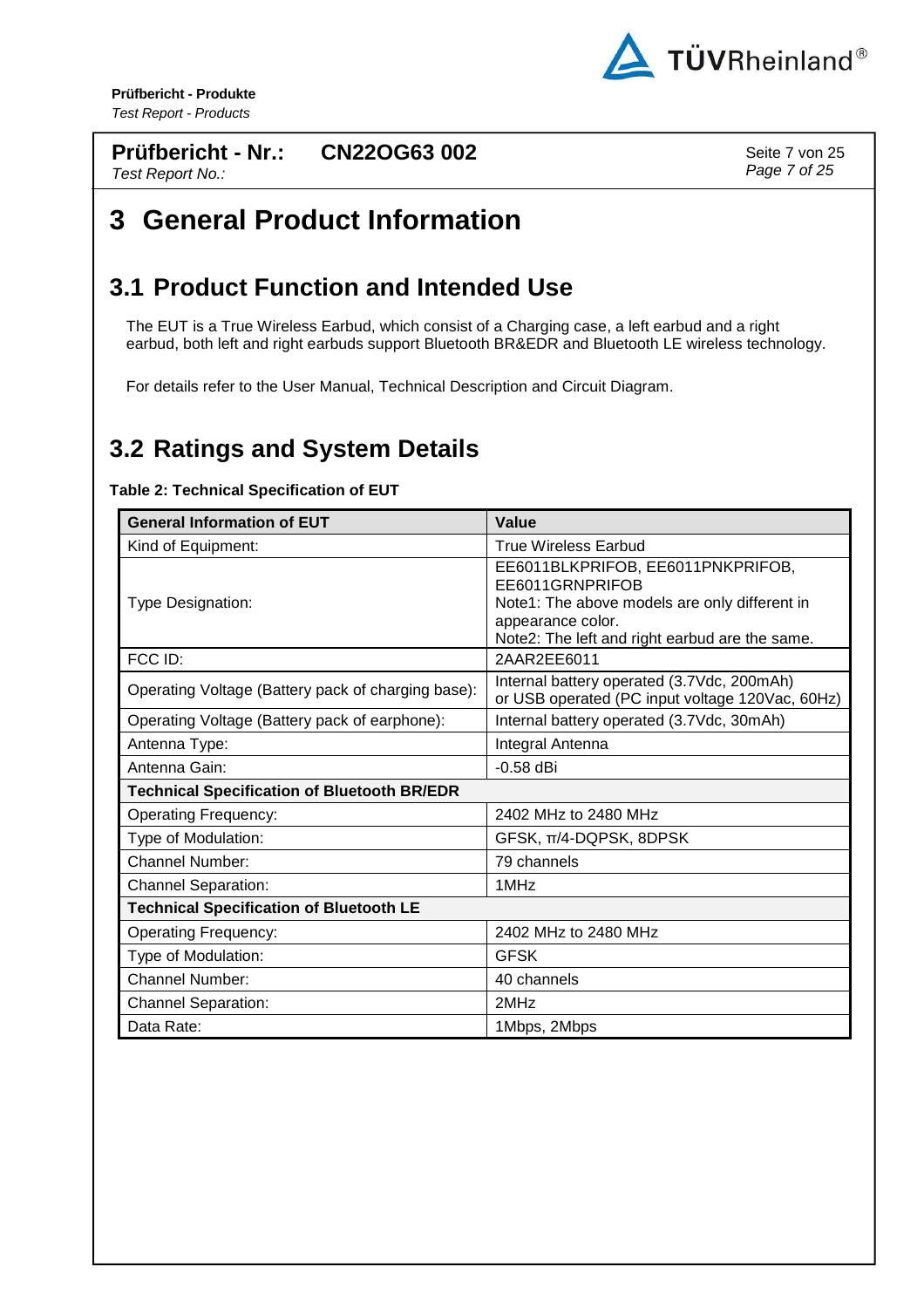

#### **Prüfbericht - Nr.: CN22OG63 002** Seite 8 von 25

Page 8 of 25

Test Report No.:

| <b>RF</b><br><b>Channel</b> | <b>Frequency</b><br>(MHz) | <b>RF</b><br><b>Channel</b> | <b>Frequency</b><br>(MHz) | <b>RF</b><br><b>Channel</b> | <b>Frequency</b><br>(MHz) | <b>RF</b><br><b>Channel</b> | <b>Frequency</b><br>(MHz) |
|-----------------------------|---------------------------|-----------------------------|---------------------------|-----------------------------|---------------------------|-----------------------------|---------------------------|
| 0                           | 2402.00                   | 20                          | 2422.00                   | 40                          | 2442.00                   | 60                          | 2462.00                   |
| 1                           | 2403.00                   | 21                          | 2423.00                   | 41                          | 2443.00                   | 61                          | 2463.00                   |
| $\overline{2}$              | 2404.00                   | 22                          | 2424.00                   | 42                          | 2444.00                   | 62                          | 2464.00                   |
| 3                           | 2405.00                   | 23                          | 2425.00                   | 43                          | 2445.00                   | 63                          | 2465.00                   |
| 4                           | 2406.00                   | 24                          | 2426.00                   | 44                          | 2446.00                   | 64                          | 2466.00                   |
| 5                           | 2407.00                   | 25                          | 2427.00                   | 45                          | 2447.00                   | 65                          | 2467.00                   |
| 6                           | 2408.00                   | 26                          | 2428.00                   | 46                          | 2448.00                   | 66                          | 2468.00                   |
| $\overline{7}$              | 2409.00                   | 27                          | 2429.00                   | 47                          | 2449.00                   | 67                          | 2469.00                   |
| 8                           | 2410.00                   | 28                          | 2430.00                   | 48                          | 2450.00                   | 68                          | 2470.00                   |
| 9                           | 2411.00                   | 29                          | 2431.00                   | 49                          | 2451.00                   | 69                          | 2471.00                   |
| 10                          | 2412.00                   | 30                          | 2432.00                   | 50                          | 2452.00                   | 70                          | 2472.00                   |
| 11                          | 2413.00                   | 31                          | 2433.00                   | 51                          | 2453.00                   | 71                          | 2473.00                   |
| 12                          | 2414.00                   | 32                          | 2434.00                   | 52                          | 2454.00                   | 72                          | 2474.00                   |
| 13                          | 2415.00                   | 33                          | 2435.00                   | 53                          | 2455.00                   | 73                          | 2475.00                   |
| 14                          | 2416.00                   | 34                          | 2436.00                   | 54                          | 2456.00                   | 74                          | 2476.00                   |
| 15                          | 2417.00                   | 35                          | 2437.00                   | 55                          | 2457.00                   | 75                          | 2477.00                   |
| 16                          | 2418.00                   | 36                          | 2438.00                   | 56                          | 2458.00                   | 76                          | 2478.00                   |
| 17                          | 2419.00                   | 37                          | 2439.00                   | 57                          | 2459.00                   | 77                          | 2479.00                   |
| 18                          | 2420.00                   | 38                          | 2440.00                   | 58                          | 2460.00                   | 78                          | 2480.00                   |
| 19                          | 2421.00                   | 39                          | 2441.00                   | 59                          | 2461.00                   |                             |                           |

Test frequencies are lowest channel: 2402 MHz, middle channel: 2441 MHz and highest channel: 2480 MHz for Bluetooth BR/EDR

**Table 4: RF Channel and Frequency of Bluetooth LE** 

| <b>RF</b><br><b>Channel</b> | Frequency<br>(MHz) | <b>RF</b><br><b>Channel</b> | <b>Frequency</b><br>(MHz) | <b>RF</b><br><b>Channel</b> | <b>Frequency</b><br>(MHz) | <b>RF</b><br><b>Channel</b> | <b>Frequency</b><br>(MHz) |
|-----------------------------|--------------------|-----------------------------|---------------------------|-----------------------------|---------------------------|-----------------------------|---------------------------|
| 0                           | 2402               | 10                          | 2422                      | 20                          | 2442                      | 30                          | 2462                      |
| 1                           | 2404               | 11                          | 2424                      | 21                          | 2444                      | 31                          | 2464                      |
| 2                           | 2406               | 12 <sub>2</sub>             | 2426                      | 22                          | 2446                      | 32                          | 2466                      |
| 3                           | 2408               | 13                          | 2428                      | 23                          | 2448                      | 33                          | 2468                      |
| 4                           | 2410               | 14                          | 2430                      | 24                          | 2450                      | 34                          | 2470                      |
| 5                           | 2412               | 15                          | 2432                      | 25                          | 2452                      | 35                          | 2472                      |
| 6                           | 2414               | 16                          | 2434                      | 26                          | 2454                      | 36                          | 2474                      |
| 7                           | 2416               | 17                          | 2436                      | 27                          | 2456                      | 37                          | 2476                      |
| 8                           | 2418               | 18                          | 2438                      | 28                          | 2458                      | 38                          | 2478                      |
| 9                           | 2420               | 19                          | 2440                      | 29                          | 2460                      | 39                          | 2480                      |

Test frequencies are lowest channel: 2402 MHz, middle channel: 2440 MHz and highest channel: 2480 MHz for Bluetooth LE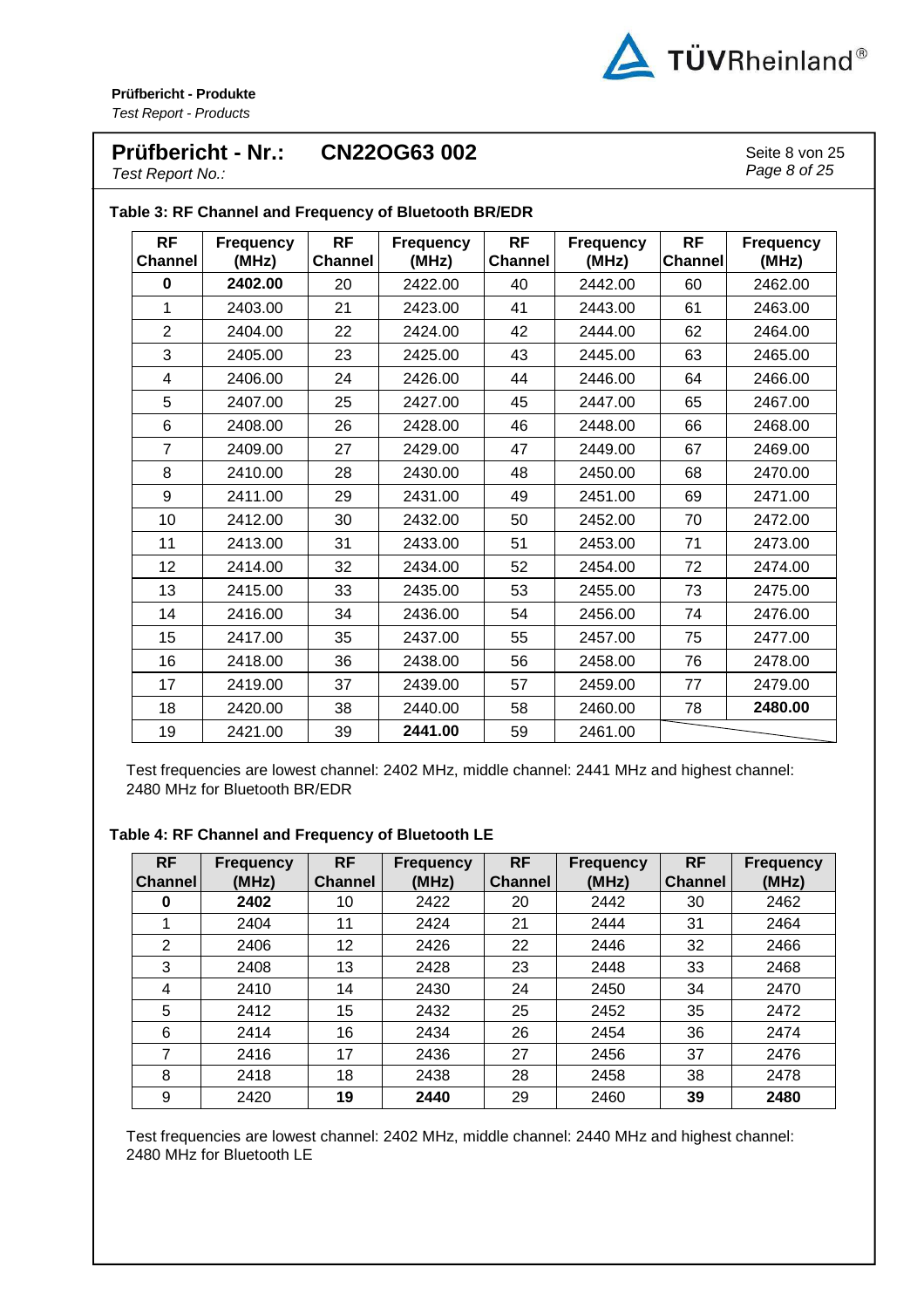

#### **Prüfbericht - Nr.: CN22OG63 002** Seite 9 von 25

Test Report No.:

Page 9 of 25

#### **3.3 Independent Operation Modes**

The basic operation modes are:

- A. On, Bluetooth transmitting mode (BR & EDR mode)
	- 1) Low Channel
	- 2) Middle Channel
	- 3) High Channel
- B. On, Bluetooth transmitting mode (Bluetooth LE mode)
	- 1) Low Channel
	- 2) Middle Channel
	- 3) High Channel
- C. On, Transmitting on Hopping channel

D. Off

## **3.4 Noise Generating and Noise Suppressing Parts**

Refer to Circuit Diagram for further details.

## **3.5 Submitted Documents**

- Application Form **COVID-10** User Manual
- Operation Description  **Block Diagram**
- 
- PCB Lavout  **Parts List**
- 
- 
- Schematics  **Rating Label** 
	-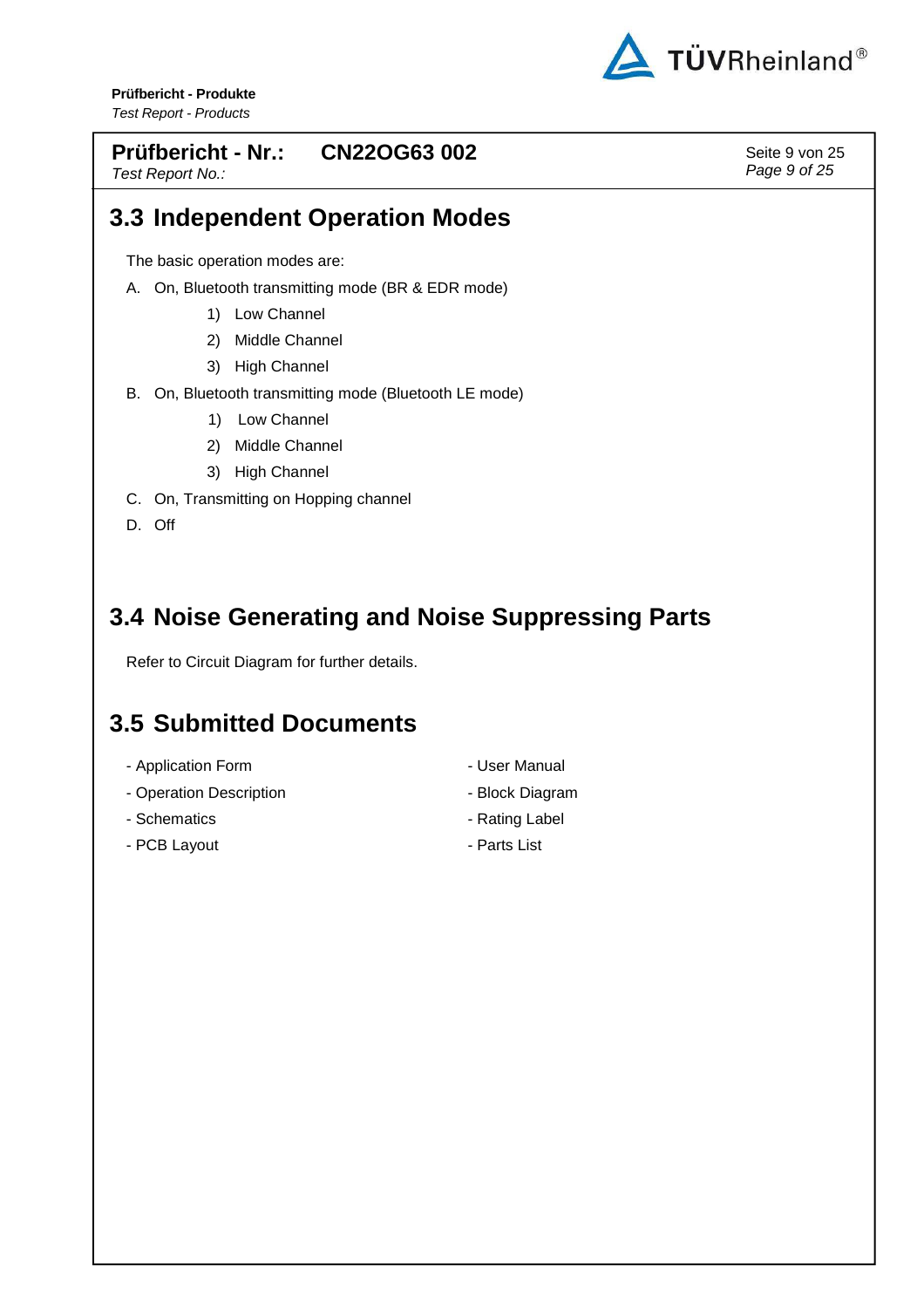

**Prüfbericht - Nr.:** Test Report No.:

**CN22OG63 002** Seite 10 von 25

Page 10 of 25

# **4 Test Set-up and Operation Modes**

## **4.1 Principle of Configuration Selection**

**Radio Spectrum:** The equipment under test (EUT) was configured at its highest power output in order to measure its highest possible radiation and conducted level. The test modes were adapted accordingly in reference to the instructions for use.

**Emission:** The equipment under test (EUT) was configured to measure its highest possible radiation level. The test modes were adapted accordingly in reference to the instructions for use.

#### **4.2 Test Operation and Test Software**

Test operation refers to test setup in chapter 5. All tests were performed according to the procedures in ANSI C63.10: 2013.

According to clause 3.1, all tests were performed on model EE6011GRNPRIFOB in this report.

## **4.3 Special Accessories and Auxiliary Equipment**

**Table 5: Auxiliary Equipment Used during Test** 

| <b>Description</b> | <b>Manufacturer</b> | Model         | S/N              | <b>Remark</b>      |
|--------------------|---------------------|---------------|------------------|--------------------|
| Laptop             | Lenovo              | T480          | <b>PF-16A6N8</b> | Provided by Lab    |
| Laptop             | Lenovo              | ThinkPad T480 | 10Q67059         | Provided by Lab    |
| Mobile Phone       | HUAWEI              | STK-AL00      | N/A              | Provided by Lab    |
| Charging base      | N/A                 | N/A           | N/A              | Provided by client |

#### **4.4 Countermeasures to Achieve EMC Compliance**

The test sample which has been tested contained the noise suppression parts as described in the Technical Construction File (TCF).

No additional measures were employed to achieve compliance.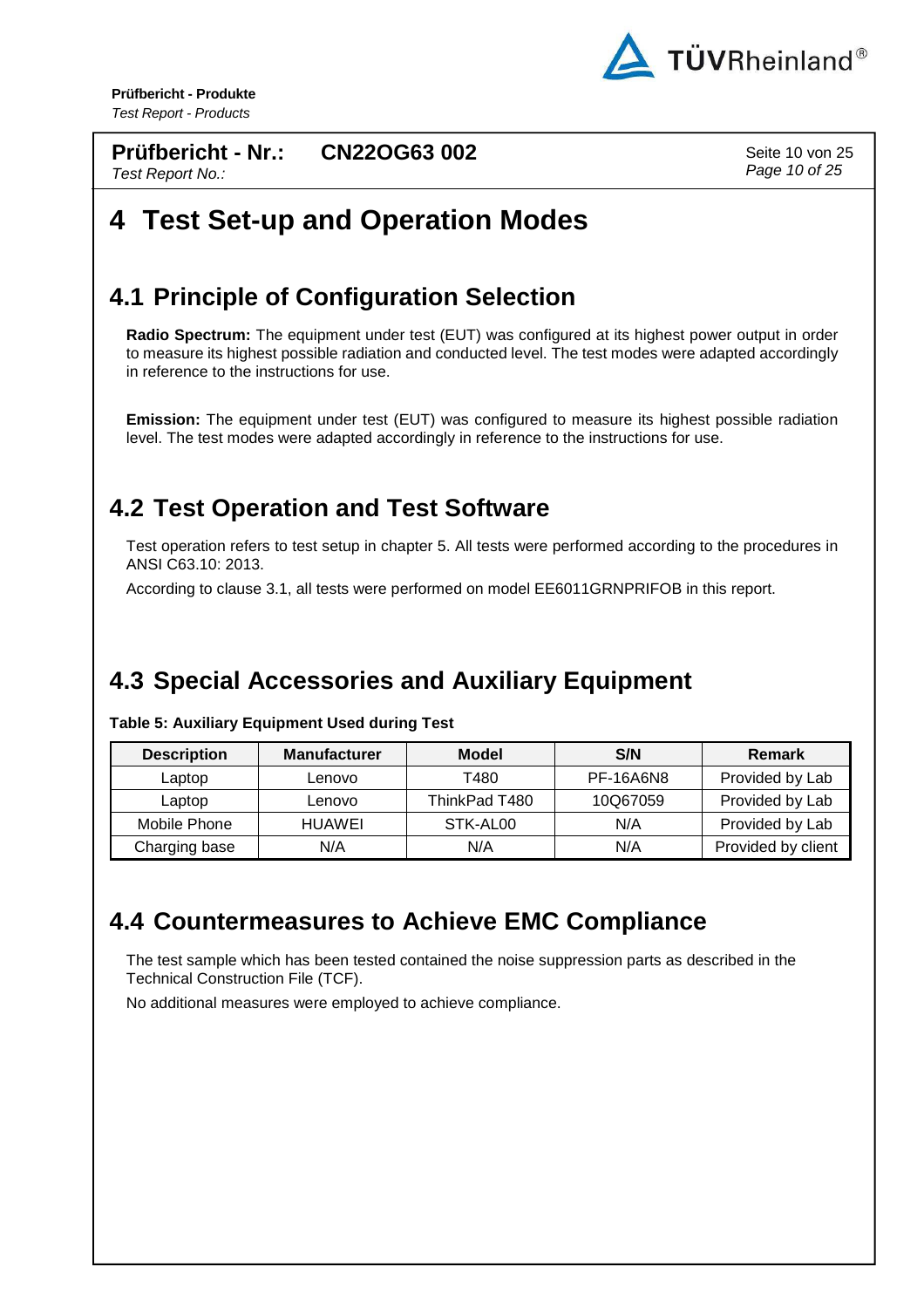

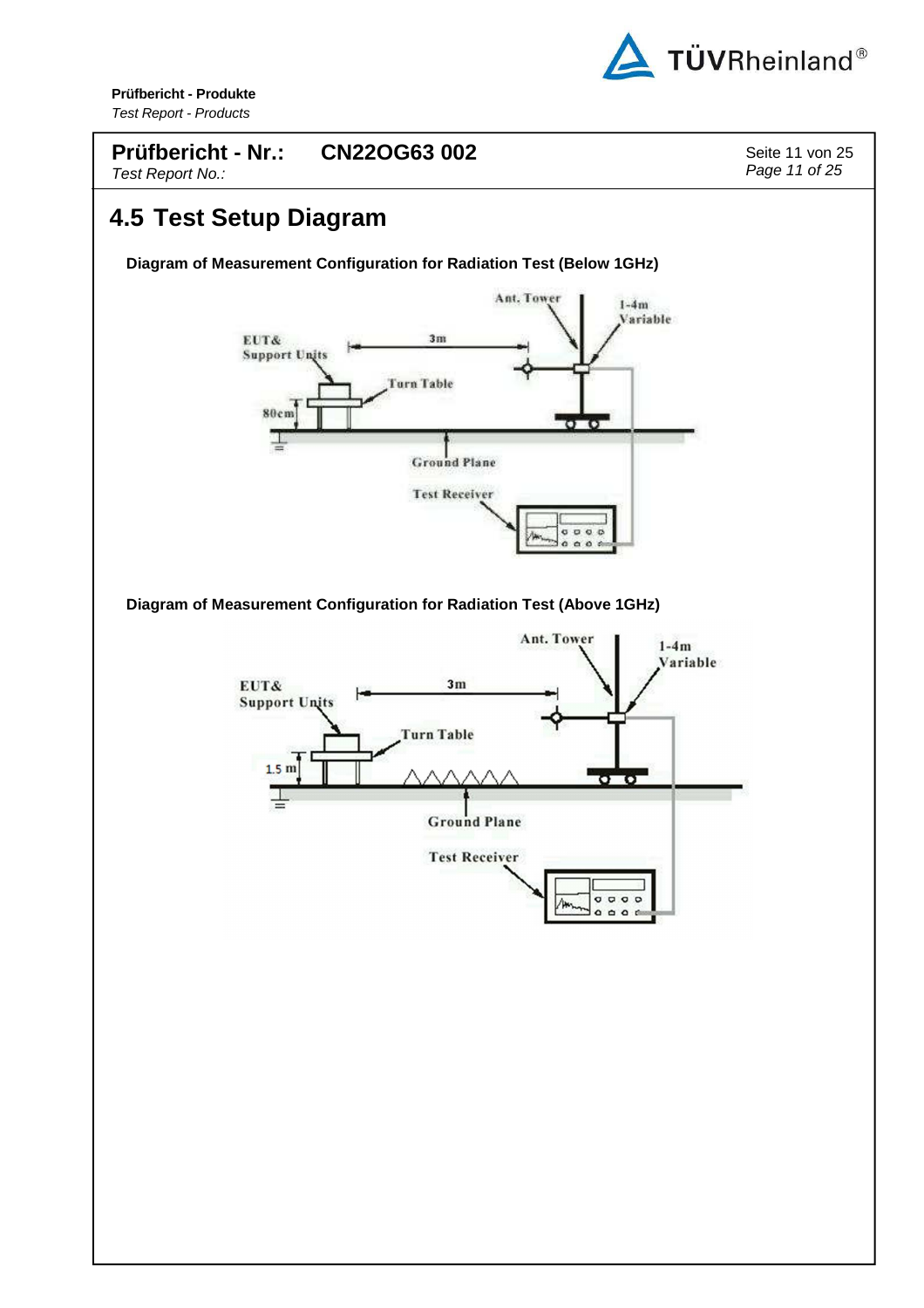

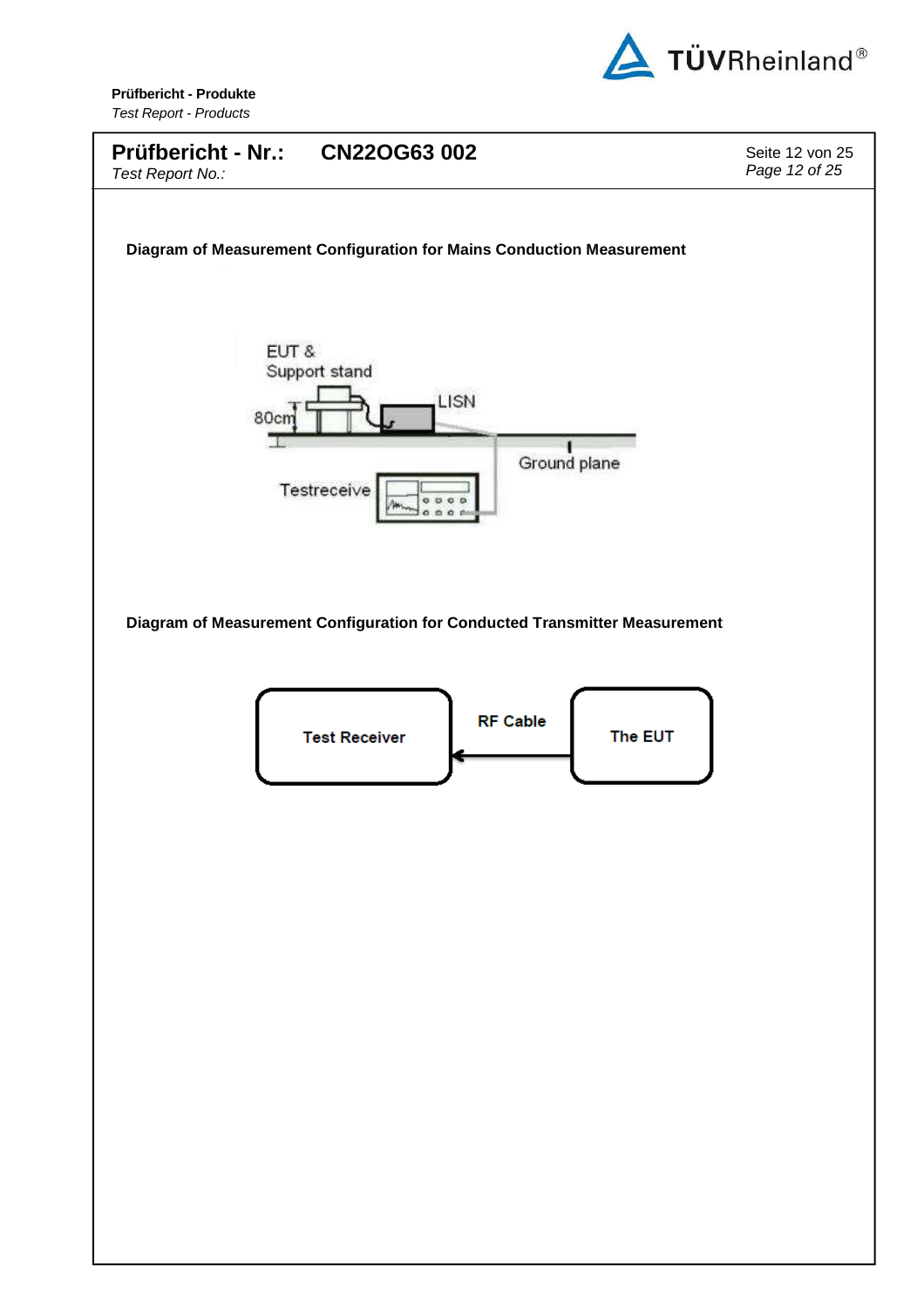

**Prüfbericht - Nr.:** Test Report No.:

**CN22OG63 002** Seite 13 von 25 Page 13 of 25

# **5 Test Results**

## **5.1 Transmitter Requirement & Test Suites**

#### **5.1.1 Antenna Requirement**

#### **RESULT: Pass**

**Test Specification**

Test standard : FCC Part 15.247(b)(4) and Part 15.203

According to the manufacturer declared, the EUT has an Integral antenna, the directional gain of antenna is -0.58 dBi, and the antenna connector is designed with permanent attachment and no consideration of replacement.

Therefore the EUT is considered sufficient to comply with the provision.

Refer to EUT Photo for further details.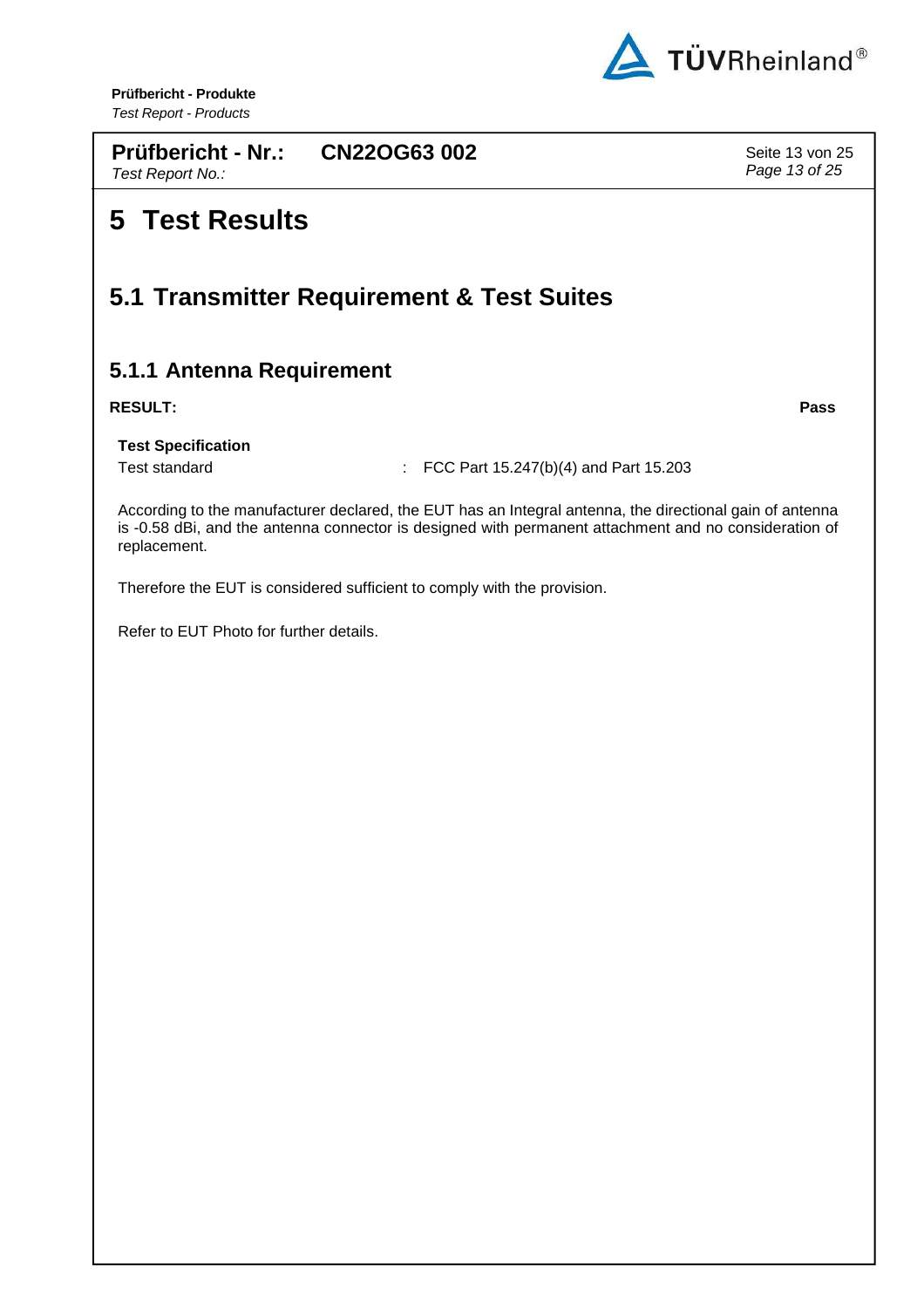

| Prüfbericht - Nr.: CN22OG63 002<br>Test Report No.: |                                           | Seite 14 von 25<br>Page 14 of 25 |
|-----------------------------------------------------|-------------------------------------------|----------------------------------|
|                                                     | 5.1.2 Maximum Peak Conducted Output Power |                                  |
| <b>RESULT:</b>                                      |                                           | <b>Pass</b>                      |
| <b>Test Specification</b>                           |                                           |                                  |
| Test standard                                       | FCC Part 15.247(b)(1)&(3)                 |                                  |
| Basic standard                                      | ANSI C63.10: 2013<br>٠.                   |                                  |
| Limits                                              | FHSS < $0.125$ Watts, DSSS < $1.0$ Watts  |                                  |
| Kind of test site                                   | Shielded Room                             |                                  |
| <b>Test Setup</b>                                   |                                           |                                  |
| Date of testing                                     | 2022-04-20                                |                                  |
| Input voltage                                       | Internal battery operated                 |                                  |
| Operation mode                                      | A, B                                      |                                  |
| Test channel                                        | Low / Middle / High                       |                                  |
| Ambient temperature                                 | 24.8 $\degree$ C                          |                                  |
| Relative humidity                                   | 55 %                                      |                                  |
| Atmospheric pressure                                | 101 kPa                                   |                                  |

#### **Table 6: Test Result of Maximum Peak Conducted Output Power, Bluetooth BR & EDR**

|                  | <b>Test Channel</b>           | <b>Measured Peak Power</b> |        | Limit   |
|------------------|-------------------------------|----------------------------|--------|---------|
| <b>Test Mode</b> | (MHz)                         | (dBm)                      | (W)    | (W)     |
|                  | 2402.0                        | $-3.10$                    | 0.0005 |         |
| <b>GFSK</b>      | 2441.0                        | $-1.23$                    | 0.0008 |         |
| (BR)             | 2480.0                        | $-0.33$                    | 0.0009 | < 0.125 |
|                  | <b>Maximum Measured Value</b> | $-0.33$                    | 0.0009 |         |

| Test Mode      | <b>Test Channel</b>           | <b>Measured Peak Power</b> |        | Limit   |
|----------------|-------------------------------|----------------------------|--------|---------|
|                | (MHz)                         | (dBm)                      | 'W)    | (W)     |
|                | 2402.0                        | $-2.14$                    | 0.0006 |         |
| 8DPSK<br>(EDR) | 2441.0                        | $-0.36$                    | 0.0009 | < 0.125 |
|                | 2480.0                        | 0.37                       | 0.0011 |         |
|                | <b>Maximum Measured Value</b> | 0.37                       | 0 0011 |         |

#### **Table 7: Test Result of Maximum Peak Conducted Output Power, Bluetooth LE**

|                            | <b>Test Channel</b> | <b>Measured Peak Power</b> |        | Limit  |
|----------------------------|---------------------|----------------------------|--------|--------|
| <b>Test Mode</b>           | (MHz)               | (dBm)                      | W)     | (W)    |
| <b>BLE</b><br>(1 Mbps)     | 2402                | $-3.03$                    | 0.0005 |        |
|                            | 2440                | $-1.17$                    | 0.0008 |        |
|                            | 2480                | $-0.15$                    | 0.0010 | ~< 1.0 |
| <b>Max. Measured Value</b> |                     | $-0.15$                    | 0.0010 |        |

|                            | <b>Test Channel</b> |         | <b>Measured Peak Power</b> |        |
|----------------------------|---------------------|---------|----------------------------|--------|
| Test Mode                  | (MHz)               | (dBm)   | (W)                        | (W)    |
| BLE.<br>$(2$ Mbps)         | 2402                | $-2.85$ | 0.0005                     | ~< 1.0 |
|                            | 2440                | $-0.91$ | 0.0008                     |        |
|                            | 2480                | 0.02    | 0.0010                     |        |
| <b>Max. Measured Value</b> |                     | ) 02    | 0.0010                     |        |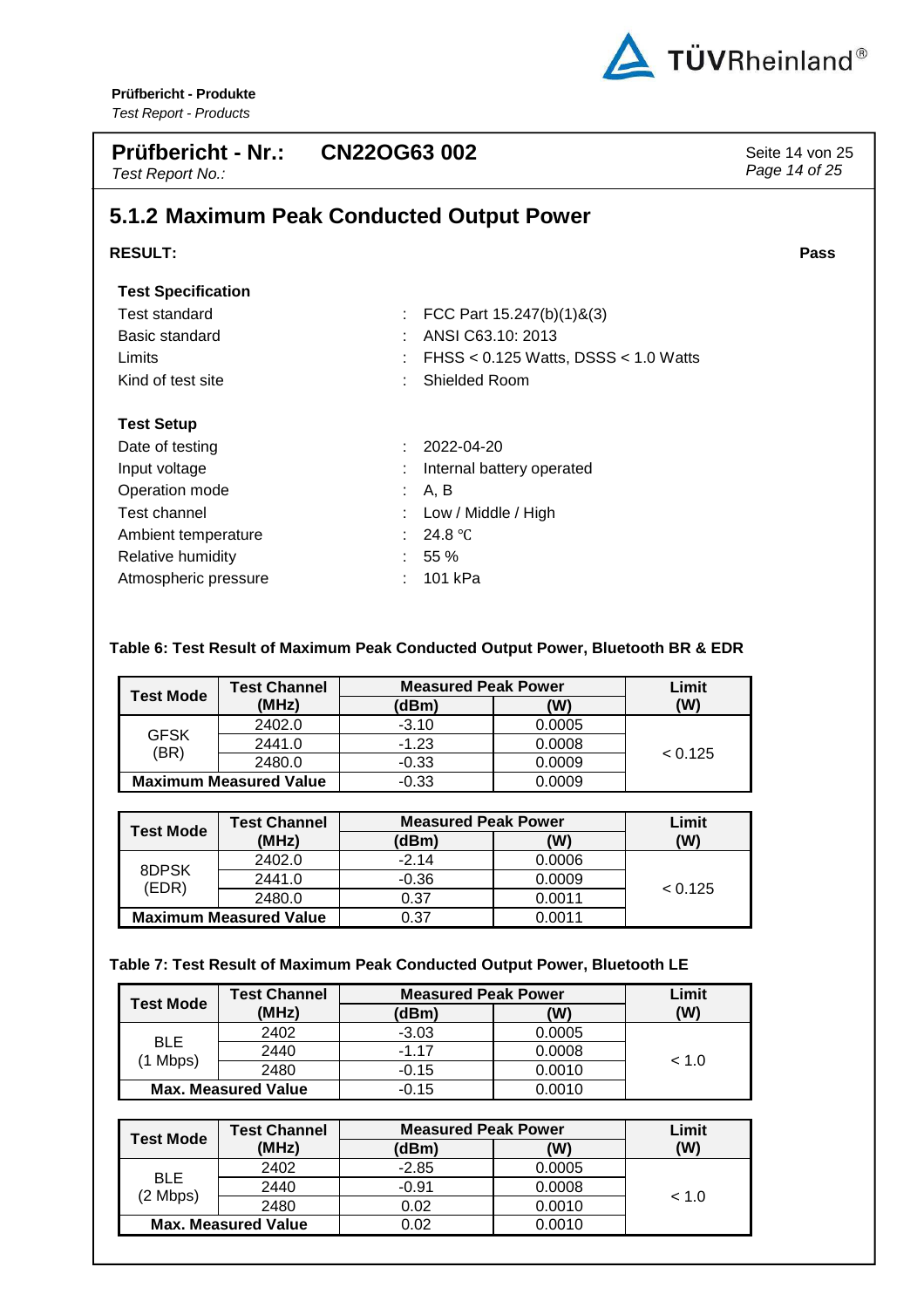

#### **Prüfbericht - Nr.: CN22OG63 002** Seite 15 von 25

Test Report No.:

Page 15 of 25

**Table 8: Test Result of Average Conducted Output Power, Bluetooth BR & EDR** 

| <b>Test Mode</b>              | <b>Test Channel</b> | <b>Measured Average Power</b> |        | <b>Remark</b> |
|-------------------------------|---------------------|-------------------------------|--------|---------------|
|                               | (MHz)               | (dBm)                         | (W)    |               |
| <b>GFSK</b><br>(BR)           | 2402.0              | $-3.23$                       | 0.0005 | For reference |
|                               | 2441.0              | $-1.82$                       | 0.0007 |               |
|                               | 2480.0              | $-0.62$                       | 0.0009 |               |
| <b>Maximum Measured Value</b> |                     | $-0.62$                       | 0.0009 |               |

| <b>Test Mode</b>              | <b>Test Channel</b> | <b>Measured Average Power</b> |        |               |
|-------------------------------|---------------------|-------------------------------|--------|---------------|
|                               | (MHz)               | (dBm)                         | (W)    | Remark        |
| 8DPSK<br>(EDR)                | 2402.0              | $-4.61$                       | 0.0003 | For reference |
|                               | 2441.0              | $-2.56$                       | 0.0006 |               |
|                               | 2480.0              | $-1.68$                       | 0.0007 |               |
| <b>Maximum Measured Value</b> |                     | $-1.68$                       | 0.0007 |               |

#### **Table 9: Test Result of Average Conducted Output Power, Bluetooth LE**

| <b>Test Mode</b>           | <b>Test Channel</b> | <b>Measured Average Power</b> |        | Remark        |
|----------------------------|---------------------|-------------------------------|--------|---------------|
|                            | (MHz)               | (dBm)                         | 'W)    |               |
| BLE.<br>1 Mbps)            | 2402                | $-3.23$                       | 0.0005 | For reference |
|                            | 2440                | $-1.75$                       | 0.0007 |               |
|                            | 2480                | $-0.46$                       | 0.0009 |               |
| <b>Max. Measured Value</b> |                     | $-0.46$                       | 0.0009 |               |

|                            | <b>Test Channel</b> | <b>Measured Peak Power</b> |        | Limit         |
|----------------------------|---------------------|----------------------------|--------|---------------|
| Test Mode                  | (MHz)               | (dBm)                      | (W)    | (W)           |
| <b>BLE</b><br>(2 Mbps)     | 2402                | $-3.75$                    | 0.0004 | For reference |
|                            | 2440                | $-2.33$                    | 0.0006 |               |
|                            | 2480                | $-0.69$                    | 0.0009 |               |
| <b>Max. Measured Value</b> |                     | $-0.69$                    | 0.0009 |               |

Note:

1) The cable loss is taken into account in results.

2) Antenna gain(G): -0.58 dBi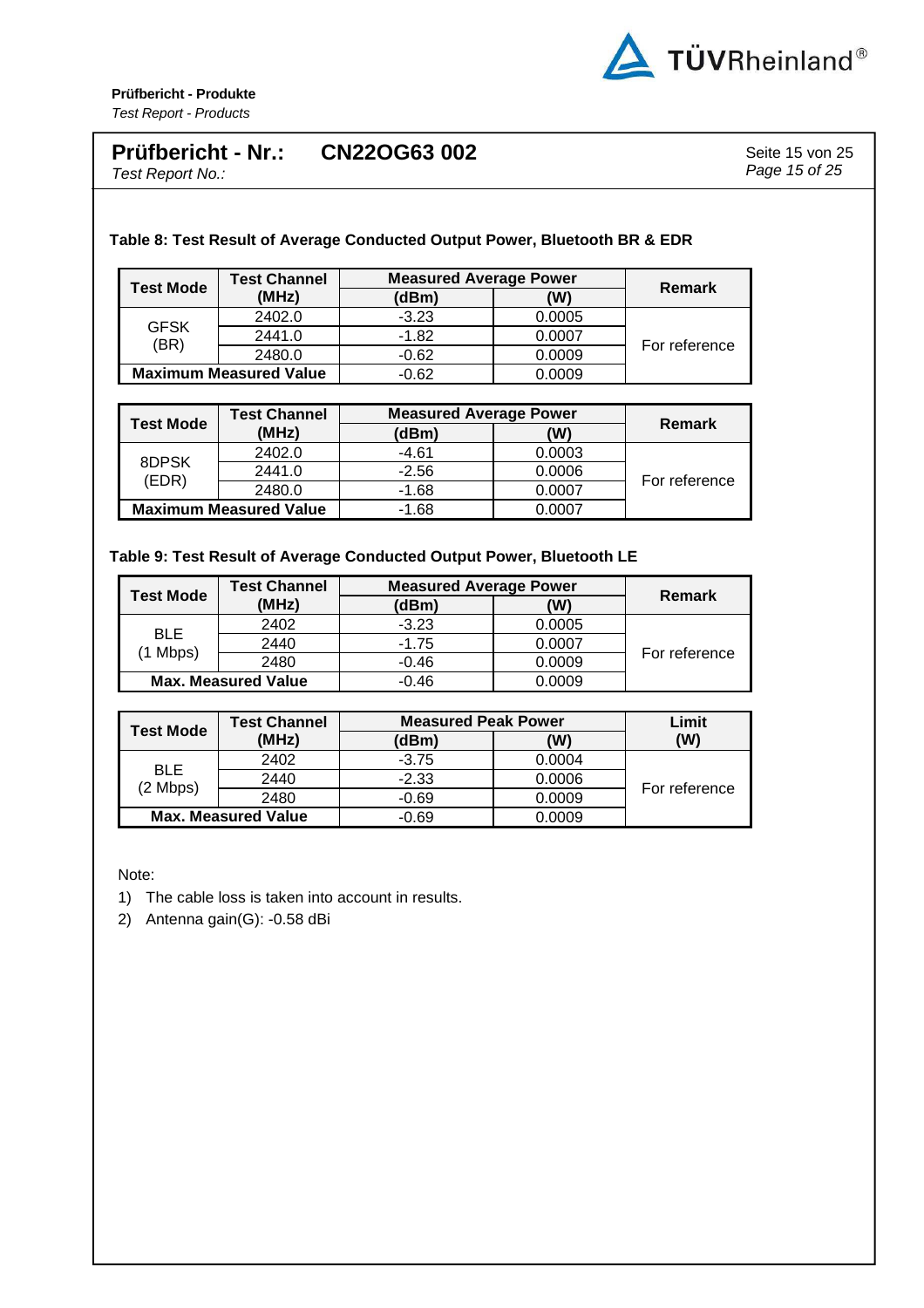

| <b>Prüfbericht - Nr.:</b><br>Test Report No.: | <b>CN22OG63 002</b>                    | Seite 16 von 25<br>Page 16 of 25 |
|-----------------------------------------------|----------------------------------------|----------------------------------|
|                                               | 5.1.3 Conducted Power Spectral Density |                                  |
| <b>RESULT:</b>                                |                                        | Pass                             |
| <b>Test Specification</b>                     |                                        |                                  |
| Test standard                                 | FCC Part 15.247(e)<br>÷.               |                                  |
| Basic standard                                | ANSI C63.10: 2013                      |                                  |
| Limits                                        | $< 8$ dBm / 3kHz                       |                                  |
| Kind of test site                             | Shielded Room                          |                                  |
| <b>Test Setup</b>                             |                                        |                                  |
| Date of testing                               | 2022-04-20<br>÷                        |                                  |
| Input voltage                                 | Internal battery operated              |                                  |
| Operation mode                                | B<br>÷.                                |                                  |
| Test channel                                  | Low / Middle / High                    |                                  |
| Ambient temperature                           | 24.8 °C                                |                                  |
| Relative humidity                             | 55 %                                   |                                  |
| Atmospheric pressure                          | 101 kPa                                |                                  |
|                                               |                                        |                                  |

For the measurement records, refer to the appendix C.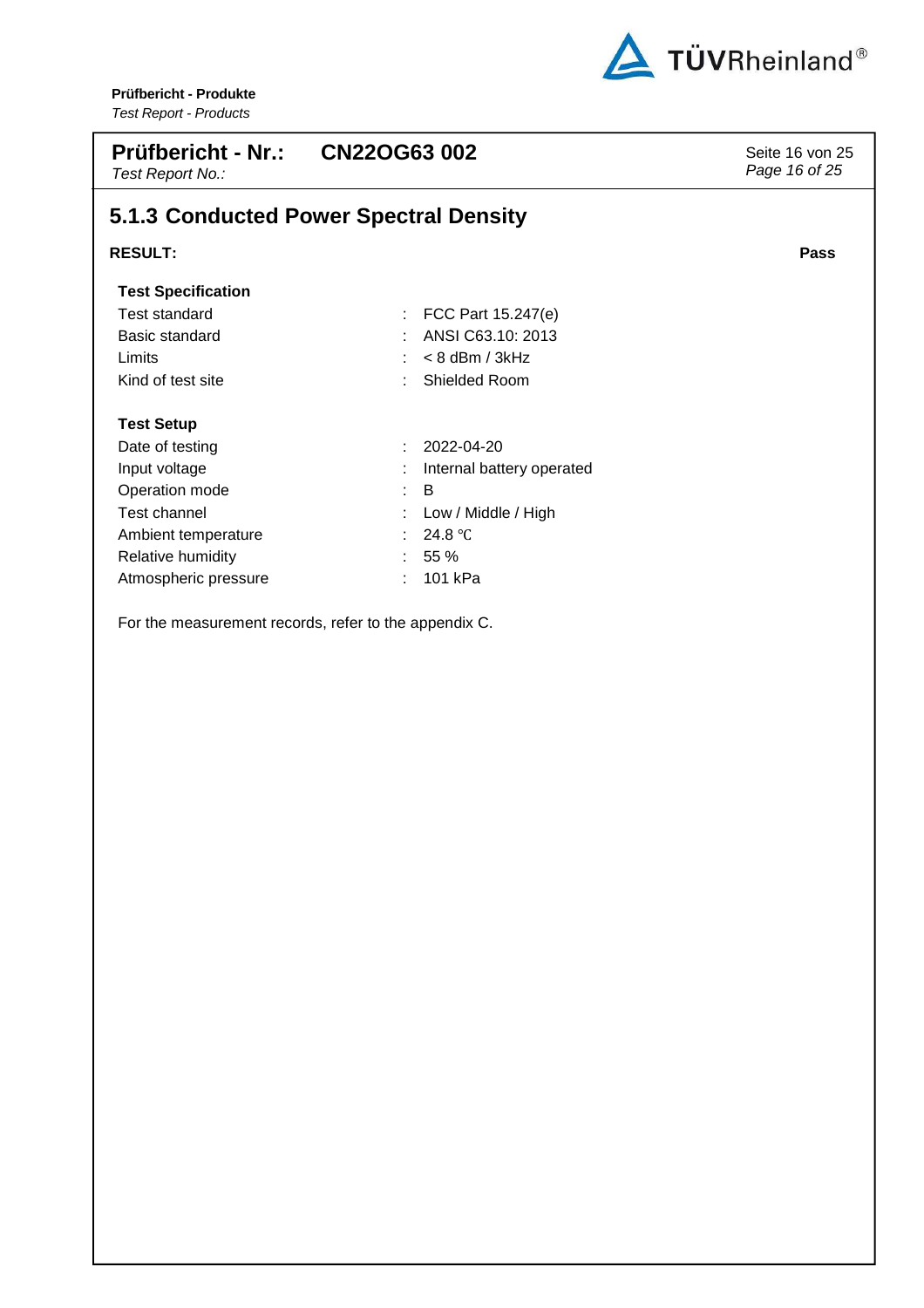

| <b>Prüfbericht - Nr.:</b><br>Test Report No.: | <b>CN22OG63 002</b>       | Seite 17 von 25<br>Page 17 of 25 |
|-----------------------------------------------|---------------------------|----------------------------------|
| 5.1.4 6dB Bandwidth                           |                           |                                  |
| <b>RESULT:</b>                                |                           | Pass                             |
| <b>Test Specification</b>                     |                           |                                  |
| <b>Test standard</b>                          | FCC Part 15.247(a)(2)     |                                  |
| Basic standard                                | ANSI C63.10: 2013         |                                  |
| Limits                                        | > 500 kHz                 |                                  |
| Kind of test site                             | Shielded Room             |                                  |
| <b>Test Setup</b>                             |                           |                                  |
| Date of testing                               | 2022-04-20                |                                  |
| Input voltage                                 | Internal battery operated |                                  |
| Operation mode                                | B<br>÷                    |                                  |
| Test channel                                  | Low / Middle / High       |                                  |
| Ambient temperature                           | 24.8 $\degree$ C          |                                  |
| Relative humidity                             | 55 %                      |                                  |
| Atmospheric pressure                          | 101 kPa                   |                                  |

For the measurement records, refer to the appendix C.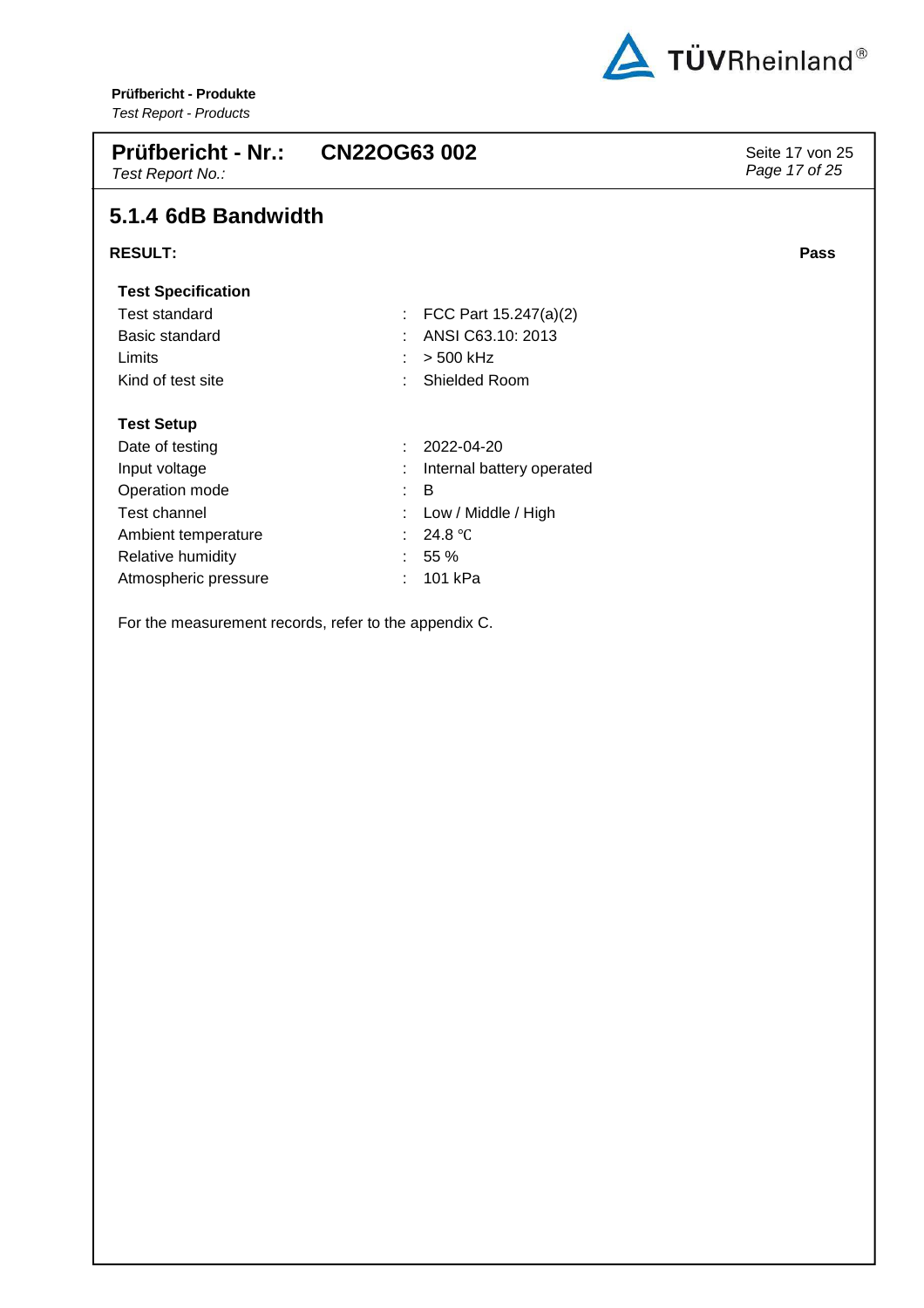

| <b>Prüfbericht - Nr.:</b><br>Test Report No.: | <b>CN22OG63 002</b>       | Seite 18 von 25<br>Page 18 of 25 |
|-----------------------------------------------|---------------------------|----------------------------------|
| 5.1.5 99% Bandwidth                           |                           |                                  |
| <b>RESULT:</b>                                |                           | <b>Reference only</b>            |
| <b>Test Specification</b>                     |                           |                                  |
| <b>Test standard</b>                          | FCC Part 15.247(a)        |                                  |
| Basic standard                                | ANSI C63.10: 2013         |                                  |
| Kind of test site                             | Shielded Room             |                                  |
| <b>Test Setup</b>                             |                           |                                  |
| Date of testing                               | 2022-04-20                |                                  |
| Input voltage                                 | Internal battery operated |                                  |
| Operation mode                                | A, B                      |                                  |
| Test channel                                  | Low / Middle / High       |                                  |
| Ambient temperature                           | 24.8 $\degree$ C          |                                  |
| Relative humidity                             | 55 %                      |                                  |
| Atmospheric pressure                          | 101 kPa                   |                                  |
|                                               |                           |                                  |

For the measurement records, refer to the appendix B & C.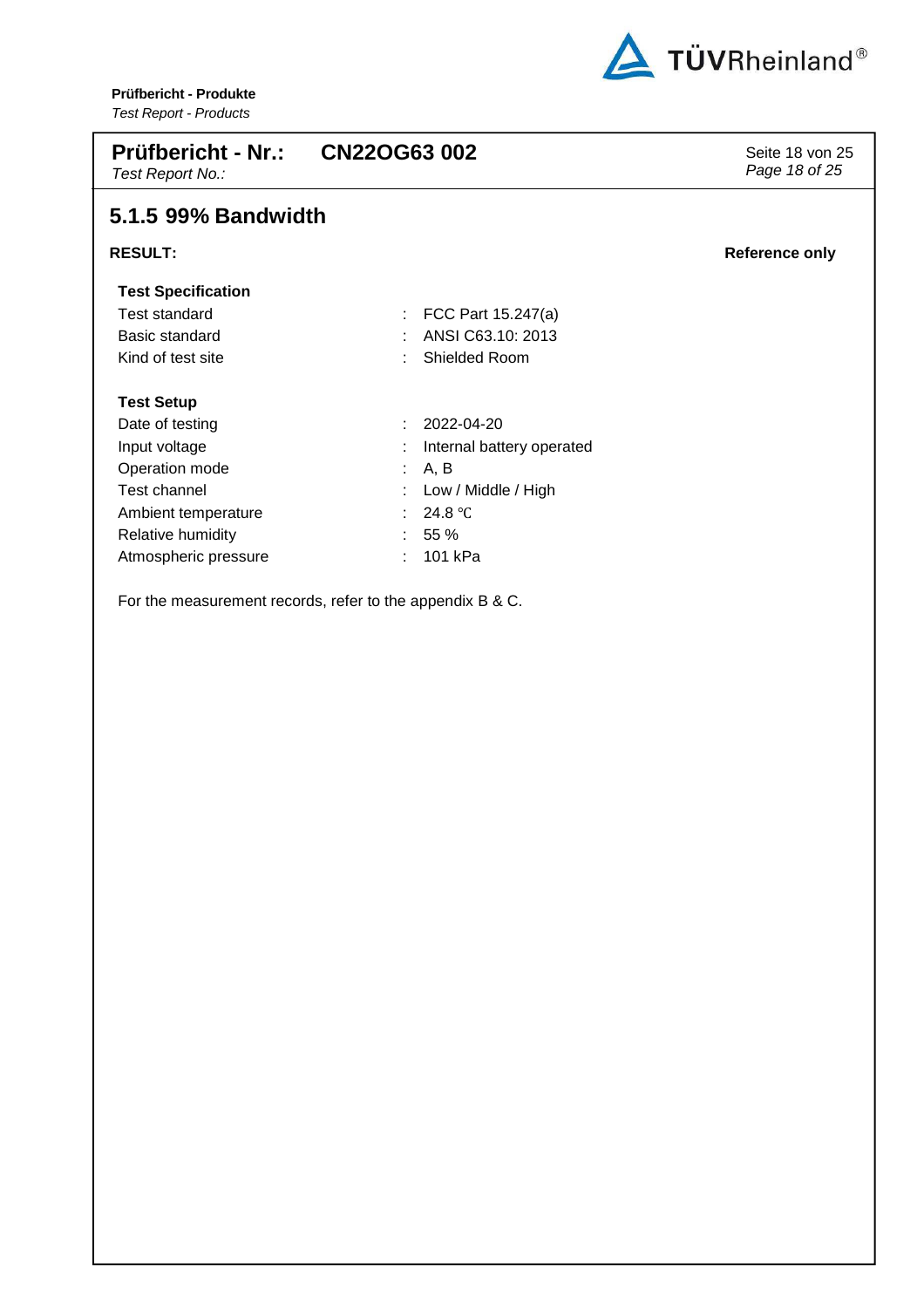

| <b>Prüfbericht - Nr.:</b><br>Test Report No.: | CN22OG63 002              | Seite 19 von 25<br>Page 19 of 25 |
|-----------------------------------------------|---------------------------|----------------------------------|
| 5.1.6 20dB Bandwidth                          |                           |                                  |
| <b>RESULT:</b>                                |                           | <b>Pass</b>                      |
| <b>Test Specification</b>                     |                           |                                  |
| <b>Test standard</b>                          | FCC Part 15.247(a)(1)     |                                  |
| Basic standard                                | ANSI C63.10: 2013         |                                  |
| Kind of test site                             | Shielded Room             |                                  |
| <b>Test Setup</b>                             |                           |                                  |
| Date of testing                               | 2022-04-20<br>t.          |                                  |
| Input voltage                                 | Internal battery operated |                                  |
| Operation mode                                | A<br>÷.                   |                                  |
| Test channel                                  | Low / Middle / High       |                                  |
| Ambient temperature                           | 24.8 $\degree$ C          |                                  |
| Relative humidity                             | 55 %                      |                                  |
| Atmospheric pressure                          | 101 kPa                   |                                  |

For the measurement records, refer to the appendix B.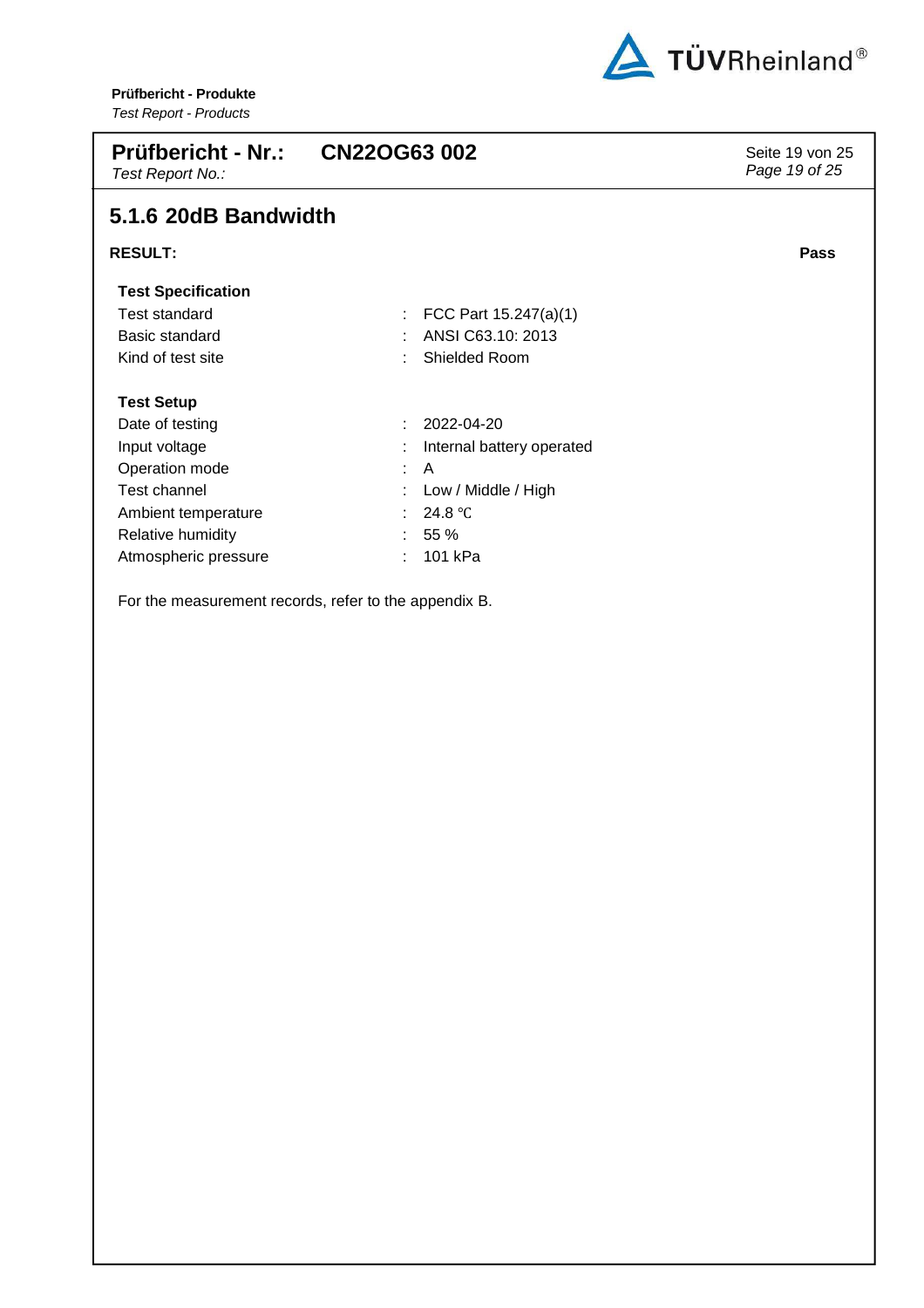

| <b>Prüfbericht - Nr.:</b><br>Test Report No.: | CN22OG63 002                                                | Seite 20 von 25<br>Page 20 of 25 |
|-----------------------------------------------|-------------------------------------------------------------|----------------------------------|
| 5.1.7 Carrier Frequency Separation            |                                                             |                                  |
| <b>RESULT:</b>                                |                                                             | <b>Pass</b>                      |
| <b>Test Specification</b>                     |                                                             |                                  |
| <b>Test standard</b>                          | FCC Part 15.247(a)(1)                                       |                                  |
| Basic standard                                | ANSI C63.10: 2013                                           |                                  |
| Limits                                        | $\geq$ 25kHz or 2/3 of 20dB bandwidth, whichever is greater |                                  |
| Kind of test site                             | Shielded Room                                               |                                  |
| <b>Test Setup</b>                             |                                                             |                                  |
| Date of testing                               | 2022-04-20                                                  |                                  |
| Input voltage                                 | Internal battery operated                                   |                                  |
| Operation mode                                | C<br>÷.                                                     |                                  |
| Test channel                                  | Low / Middle / High                                         |                                  |
| Ambient temperature                           | 24.8 $\degree$ C                                            |                                  |
| Relative humidity                             | 55 %                                                        |                                  |
| Atmospheric pressure                          | 101 kPa                                                     |                                  |

For the measurement records, refer to the appendix B.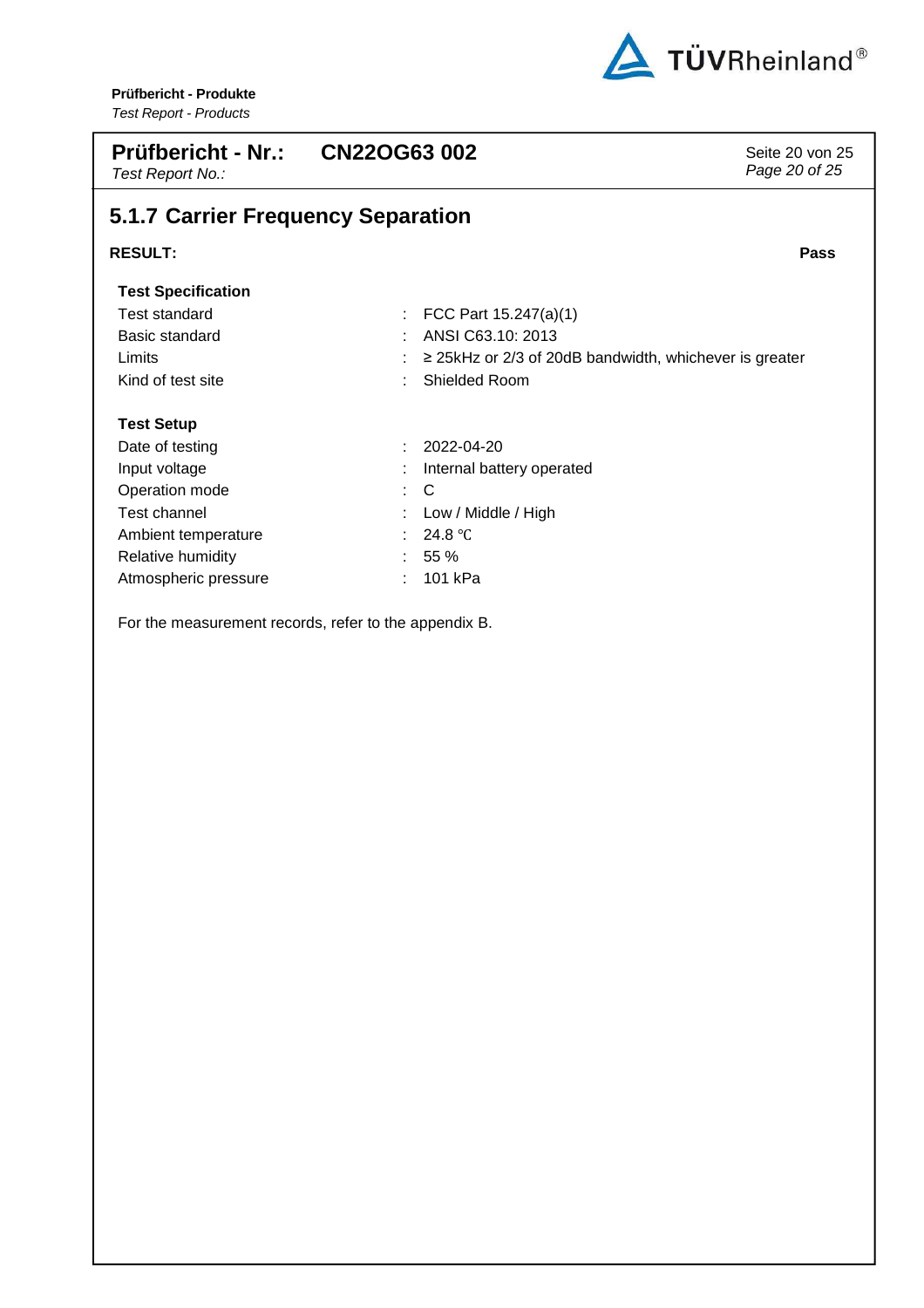

| <b>Prüfbericht - Nr.:</b><br>Test Report No.:         | <b>CN22OG63002</b>                 | Seite 21 von 25<br>Page 21 of 25 |  |  |  |  |
|-------------------------------------------------------|------------------------------------|----------------------------------|--|--|--|--|
| 5.1.8 Number of Hopping Frequency                     |                                    |                                  |  |  |  |  |
| <b>RESULT:</b>                                        |                                    | <b>Pass</b>                      |  |  |  |  |
| <b>Test Specification</b>                             |                                    |                                  |  |  |  |  |
| Test standard                                         | FCC part 15.247(a)(1)(iii)         |                                  |  |  |  |  |
| Basic standard                                        | ANSI C63.10: 2013                  |                                  |  |  |  |  |
| Limits                                                | $\geq$ 15 non-overlapping channels |                                  |  |  |  |  |
| Kind of test site                                     | Shielded Room                      |                                  |  |  |  |  |
| <b>Test Setup</b>                                     |                                    |                                  |  |  |  |  |
| Date of testing                                       | 2022-04-20<br>$\bullet$            |                                  |  |  |  |  |
| Input voltage                                         | Internal battery operated          |                                  |  |  |  |  |
| Operation mode                                        | C                                  |                                  |  |  |  |  |
| Ambient temperature                                   | 24.8 $\degree$ C                   |                                  |  |  |  |  |
| Relative humidity                                     | 55 %                               |                                  |  |  |  |  |
| Atmospheric pressure                                  | 101 kPa                            |                                  |  |  |  |  |
| For the measurement records, refer to the appendix B. |                                    |                                  |  |  |  |  |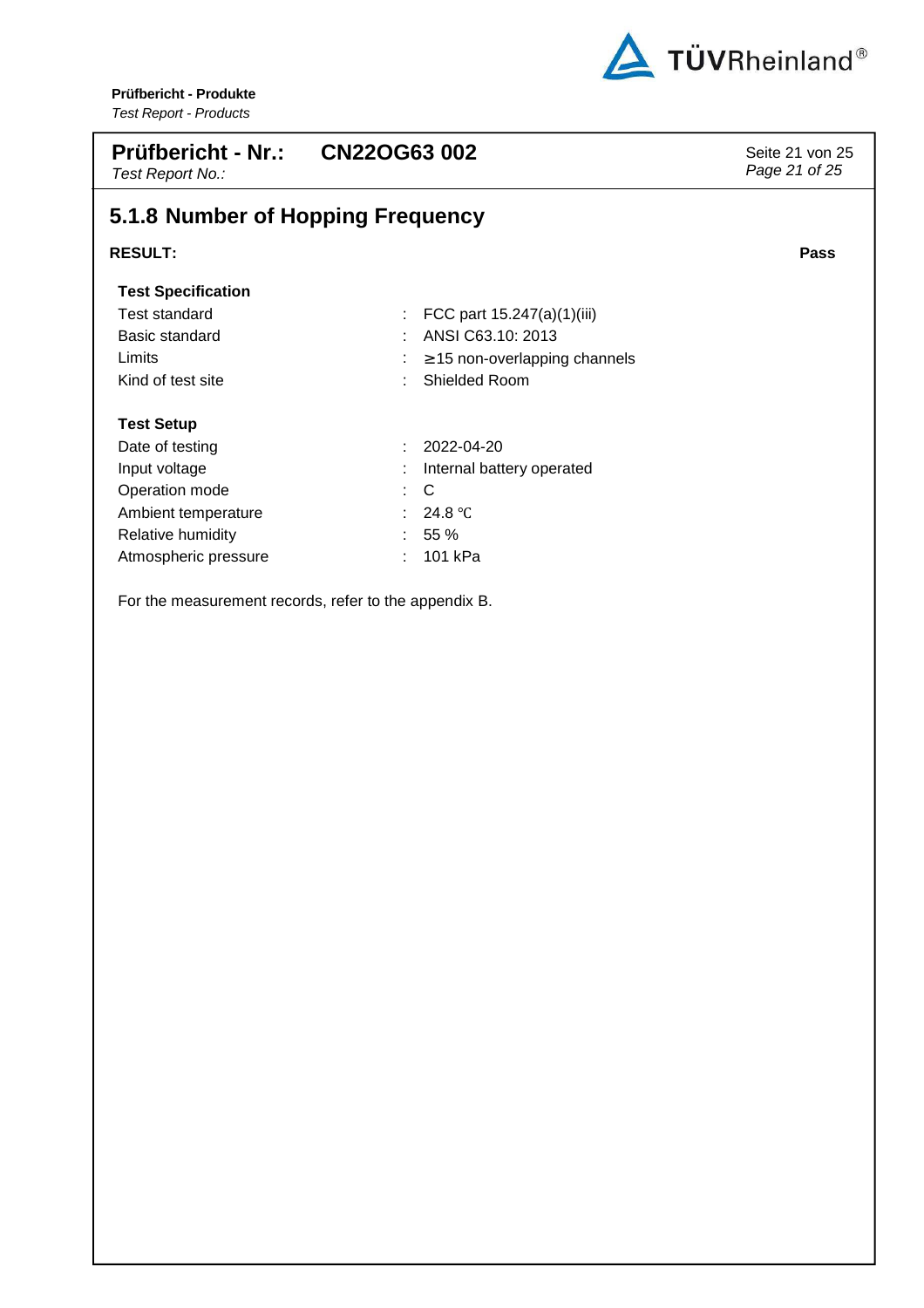

| Prüfbericht - Nr.:<br>Test Report No.: | <b>CN22OG63 002</b>        | Seite 22 von 25<br>Page 22 of 25 |  |  |  |  |  |  |
|----------------------------------------|----------------------------|----------------------------------|--|--|--|--|--|--|
| 5.1.9 Time of Occupancy                |                            |                                  |  |  |  |  |  |  |
| <b>RESULT:</b>                         |                            | Pass                             |  |  |  |  |  |  |
| <b>Test Specification</b>              |                            |                                  |  |  |  |  |  |  |
| <b>Test standard</b>                   | FCC part 15.247(a)(1)(iii) |                                  |  |  |  |  |  |  |
| Basic standard                         | ANSI C63.10: 2013          |                                  |  |  |  |  |  |  |
| Limits                                 | $< 0.4$ s                  |                                  |  |  |  |  |  |  |
| Kind of test site                      | Shielded Room              |                                  |  |  |  |  |  |  |
| <b>Test Setup</b>                      |                            |                                  |  |  |  |  |  |  |
| Date of testing                        | 2022-01-21<br>÷            |                                  |  |  |  |  |  |  |
| Input voltage                          | Internal battery operated  |                                  |  |  |  |  |  |  |
| Operation mode                         | C<br>t.                    |                                  |  |  |  |  |  |  |
| Test channel                           | Low / Middle / High        |                                  |  |  |  |  |  |  |
| Ambient temperature                    | 24.8 $\degree$ C           |                                  |  |  |  |  |  |  |
| Relative humidity                      | 55 %                       |                                  |  |  |  |  |  |  |
| Atmospheric pressure                   | 101 kPa                    |                                  |  |  |  |  |  |  |
|                                        |                            |                                  |  |  |  |  |  |  |

For the measurement records, refer to the appendix B.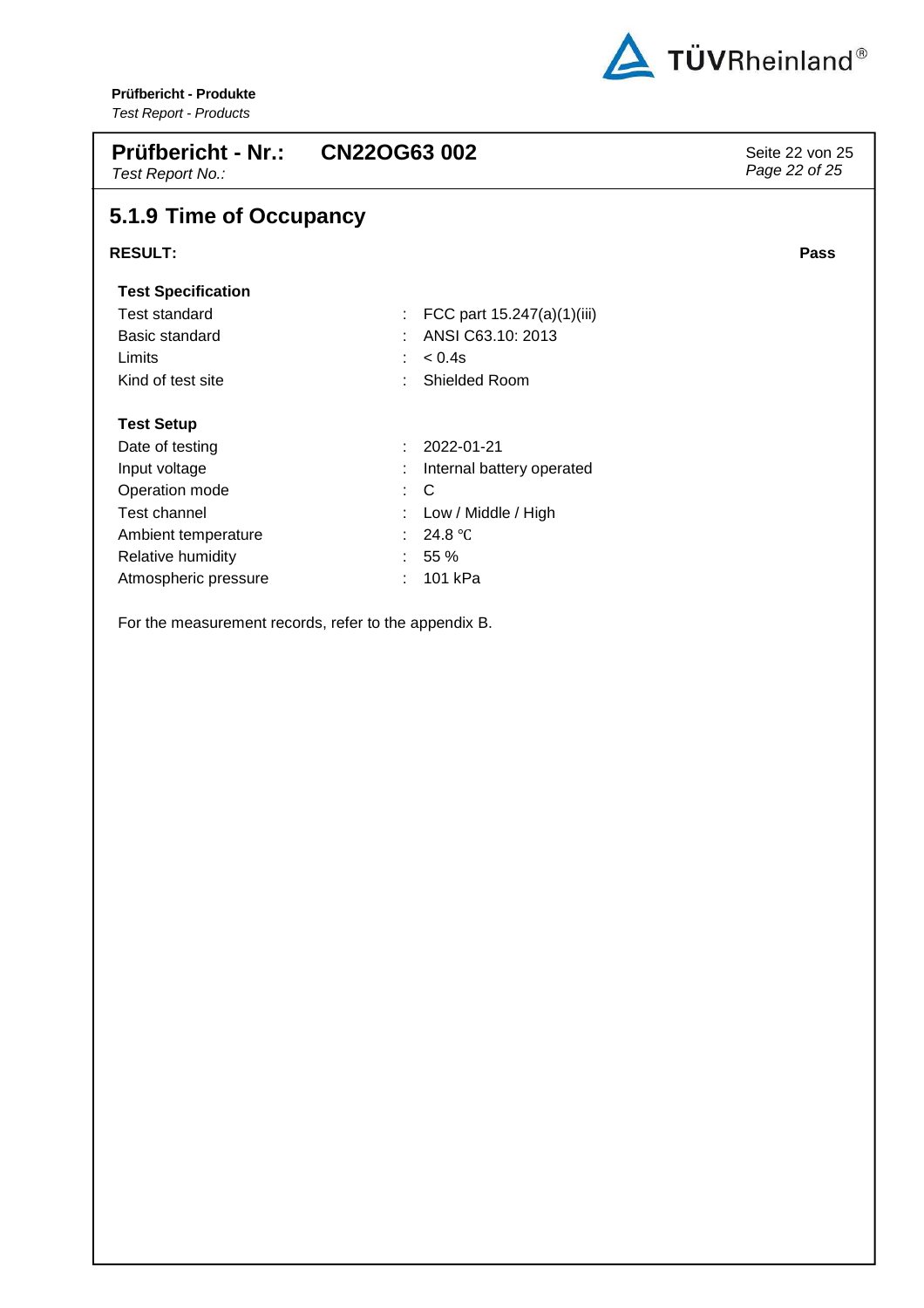

| <b>Prüfbericht - Nr.:</b><br>Test Report No.:                     | <b>CN22OG63 002</b>                                                                                                                                                                                                                                                      | Seite 23 von 25<br>Page 23 of 25 |  |  |  |  |  |
|-------------------------------------------------------------------|--------------------------------------------------------------------------------------------------------------------------------------------------------------------------------------------------------------------------------------------------------------------------|----------------------------------|--|--|--|--|--|
| 5.1.10 Conducted Spurious Emissions Measured in 100 kHz Bandwidth |                                                                                                                                                                                                                                                                          |                                  |  |  |  |  |  |
| <b>RESULT:</b>                                                    |                                                                                                                                                                                                                                                                          | Pass                             |  |  |  |  |  |
| <b>Test Specification</b>                                         |                                                                                                                                                                                                                                                                          |                                  |  |  |  |  |  |
| <b>Test standard</b>                                              | FCC Part 15.247(d)                                                                                                                                                                                                                                                       |                                  |  |  |  |  |  |
| Basic standard                                                    | ANSI C63.10: 2013                                                                                                                                                                                                                                                        |                                  |  |  |  |  |  |
| Limits                                                            | 20dB (below that in the 100kHz bandwidth within the band<br>that contains the highest level of the desired power)<br>In addition, radiated emissions which fall in the restricted<br>bands, must also comply with the radiated emission limits<br>specified in 15.209(a) |                                  |  |  |  |  |  |
| Kind of test site                                                 | Shielded Room                                                                                                                                                                                                                                                            |                                  |  |  |  |  |  |
| <b>Test Setup</b>                                                 |                                                                                                                                                                                                                                                                          |                                  |  |  |  |  |  |
| Date of testing                                                   | 2022-04-20                                                                                                                                                                                                                                                               |                                  |  |  |  |  |  |
| Input voltage                                                     | Internal battery operated                                                                                                                                                                                                                                                |                                  |  |  |  |  |  |
| Operation mode                                                    | A, B                                                                                                                                                                                                                                                                     |                                  |  |  |  |  |  |
| Test channel                                                      | Low / Middle / High                                                                                                                                                                                                                                                      |                                  |  |  |  |  |  |
| Ambient temperature                                               | 24.8 $\degree$ C                                                                                                                                                                                                                                                         |                                  |  |  |  |  |  |
| Relative humidity                                                 | 55%                                                                                                                                                                                                                                                                      |                                  |  |  |  |  |  |
| Atmospheric pressure                                              | 101 kPa                                                                                                                                                                                                                                                                  |                                  |  |  |  |  |  |

For the measurement records, refer to the appendix B & C.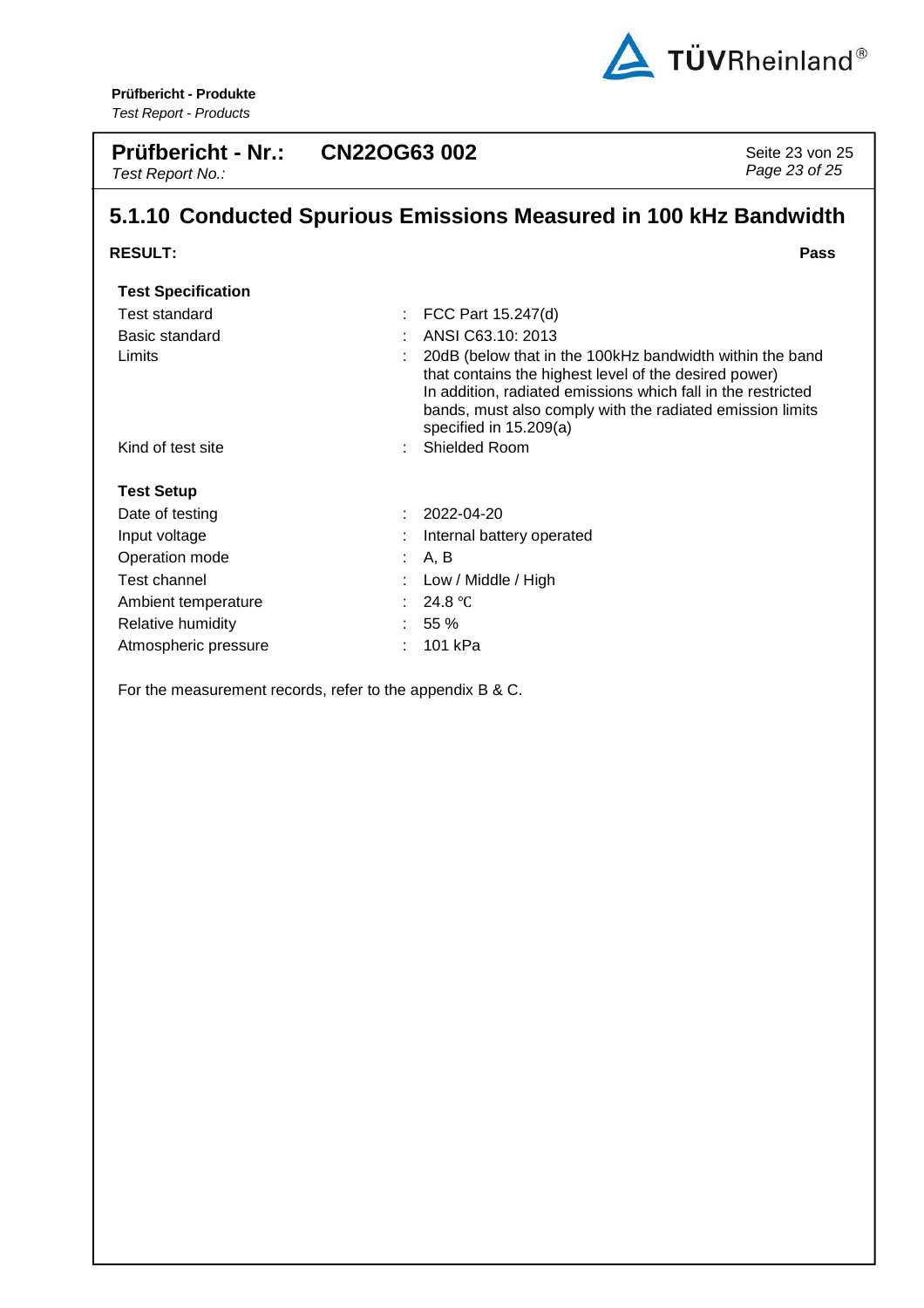

| <b>Prüfbericht - Nr.:</b><br>Test Report No.: |  | <b>CN22OG63 002</b>               |                                          | Seite 24 von 25<br>Page 24 of 25 |
|-----------------------------------------------|--|-----------------------------------|------------------------------------------|----------------------------------|
| 5.1.11                                        |  | <b>Radiated Spurious Emission</b> |                                          |                                  |
| <b>RESULT:</b>                                |  |                                   |                                          | Pass                             |
| <b>Test Specification</b>                     |  |                                   |                                          |                                  |
| <b>Test standard</b>                          |  |                                   | FCC Part 15.247(d) & FCC Part 15.205     |                                  |
| Basic standard                                |  |                                   | ANSI C63.10: 2013                        |                                  |
| Limits                                        |  |                                   | Refer to 15.209(a) of FCC part 15.247(d) |                                  |
| Kind of test site                             |  |                                   | 3m Semi-anechoic Chamber                 |                                  |
| <b>Test Setup</b>                             |  |                                   |                                          |                                  |
| Date of testing                               |  |                                   | 2022-04-19 to 2022-04-22                 |                                  |
| Input voltage                                 |  |                                   | Internal battery operated                |                                  |
| Operation mode                                |  |                                   | A, B                                     |                                  |
| Test channel                                  |  |                                   | Low / Middle / High                      |                                  |
| Ambient temperature                           |  |                                   | Refer to test result                     |                                  |
| Relative humidity                             |  |                                   | Refer to test result                     |                                  |

Atmospheric pressure : 101 kPa

Remark: Testing was carried out within frequency range 9kHz to the tenth harmonics. Only the worst case spurious emissions configuration of the each mode were reported.

For the measurement records, refer to the appendix B & C.